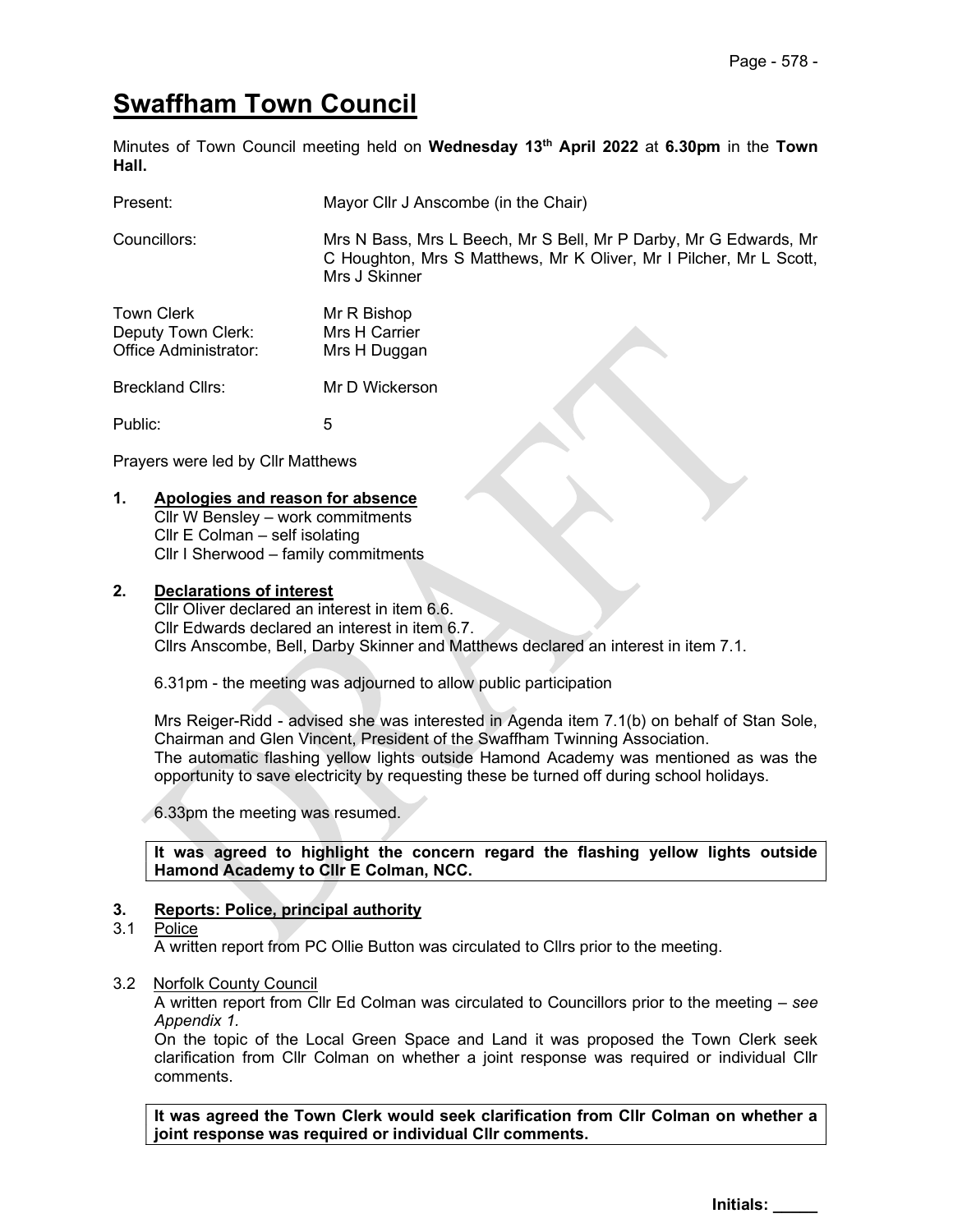#### 3.3 Breckland Council

 A written report from Cllr Wickerson was circulated to Cllrs prior to the meeting – see Appendix 2.

Cllr Wickerson agreed to investigate an issue with a recent planning application, regarding trees at the War Memorial, with Hugh Coggles BDC.

#### 4. Report from the Mayor and Town Clerk

#### 4.1. Mayors Announcements

The Mayor noted the events attended by herself and the Deputy Mayor since the last Council meeting.

#### 4.2. Urgent reports, correspondence, or information at the mayor's discretion:

The Town Clerk highlighted an item, which should have featured on the last Planning Committee agenda, regarding an approach from the East Anglian Cadet Association who are charged with looking at options of disposal of the Army Cadet Centre in part or whole. They requested a statement from the Council as to whether the centre was within the Neighbourhood Plan or had significant historical interest, as they had not found anything to date that in their view warranted special or significant interest.

Cllr Scott, Chairman of the Planning Committee, requested the Council delegate authority to the Planning Committee to respond and offered to prepare a statement.

It was agreed to delegate the enquiry to the Planning Committee and Cllr Scott would prepare a response to the East Anglian Cadet Association.

It was noted a new Agenda item had been added, 9.6 Below the Line.

4.3. Town Clerk's report and Councillor's questions relating to ongoing business.

The Town Clerk provided an overview of his report, circulated to Cllrs prior to the meeting:

Communications Officer – it was highlighted that the new Communications Officer was issuing communications in both her own name as well as managing the Council social media platforms.

Cllrs were asked to support the communications by following the Council social media accounts; liking, retweeting, reposting or sharing posts etc

The following are the key social media accounts now in place:

#### • TWITTER:

@SwaffhamComms – Meg Felton, Communications Officer @swaffhamevents - What's On In Swaffham @SwaffhamNPlan - Swaffham NPlan @SwaffhamCouncil – Swaffham Town Council @SwaffhamMarket – Swaffham Market

There are other designated users who can tweet on the above feeds, however predominantly these are manged by the Communications Officer. Additionally: @SwaffhamClerk – Richard Bishop - is managed by the Town Clerk

@MarketSuperint1 – managed by the Swaffham Market Superintendent.

#### FACEBOOK:

The Communications Officer has her own profile 'Meg Swaffham Comms'. Additional Facebook pages are also managed by the Communications Officer:

- Swaffham Queen's Jubilee Events
- Swaffham Market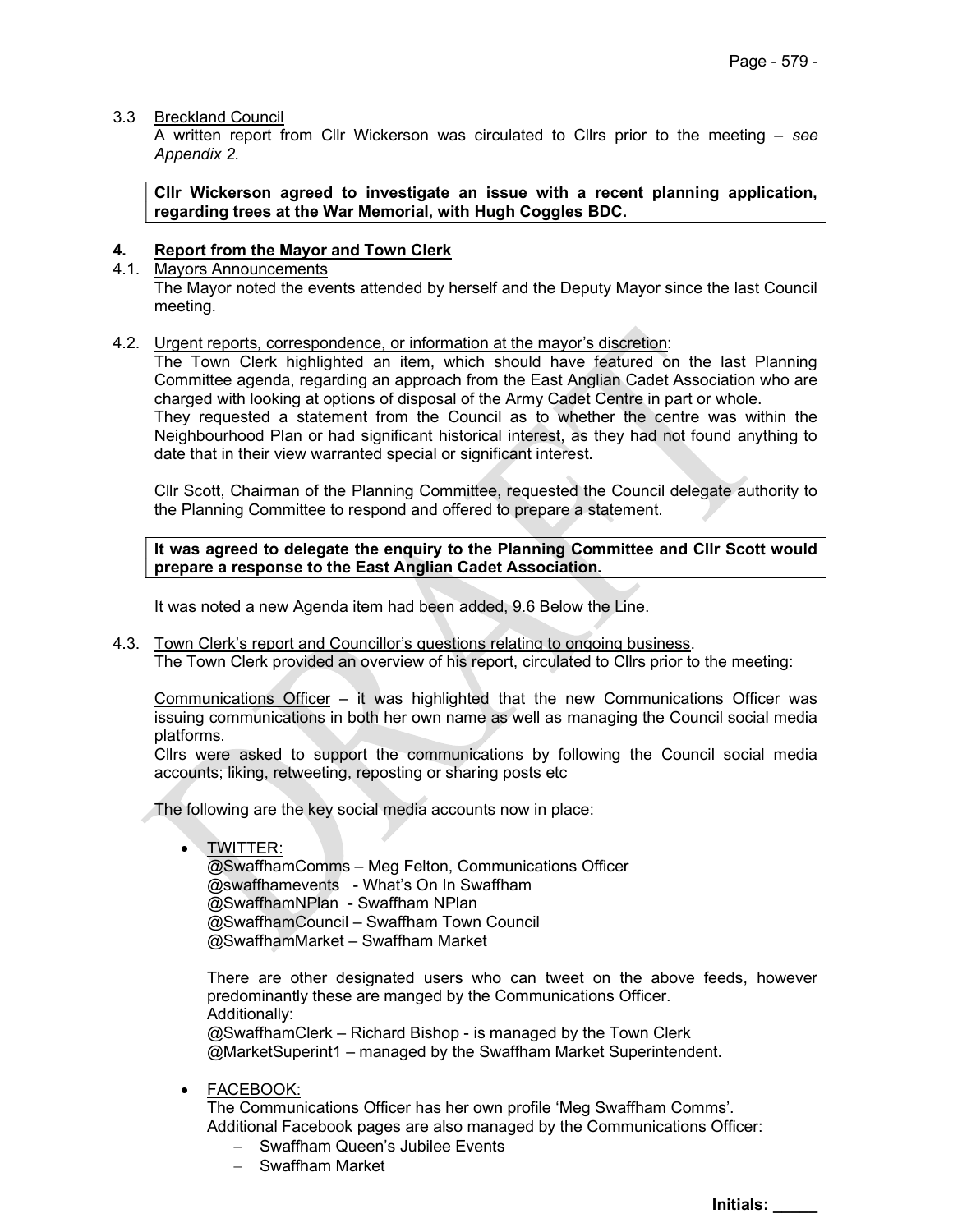- What's Going On In Swaffham
- Swaffham Town Council
- Swaffham Neighbourhood Plan

There are additional staff, nominated Cllrs and Market Reps who are able to post on some of these pages too.

The Town Clerk also has his own profile 'Richard Bishop Swaffham Clerk'.

INSTAGRAM:

There are currently four Instagram feeds as follows, all managed by the Communications Officer: -

- SwaffhamTownCouncil
- Swaffham Comms
- WhatsOnInSwaffham
- Swaffham Market

Cllrs were advised to open a free Instagram account to follow the above Instagram feeds.

LINKEDIN:

A new Swaffham Town Council account was now open and would be developed further over the coming weeks.

Cllrs were advised that in order to view this new account a personal LinkedIn account would be needed to allow users to follow or connect with Swaffham Town Council.

The Council website was highlighted as needing more attention to promote the Council and the town.

#### It was agreed the Council website would be looked at again.

#### Jubilee Events

A request was issued for Councillor availability to volunteer their time at any or all of the Jubilee Events – on Thursday 2nd, Saturday 3rd and Sunday 4th June.

#### It was agreed the Communications Officer would circulate the tasks and time that needed support, similar to that issued for the Xmas 2021 event.

#### Deputy Town Clerk

The new Deputy Town Clerk, Helen Carrier, present at the meeting as an observer, was formally introduced to the Council having started on Monday 11<sup>th</sup> April.

Farewell Drinks:

A farewell event for former employees Kerry Furnass and Claire Smith was being organised for Thursday 21st April at 4pm in the Council Chamber.

Cllrs were asked to confirm their attendance to help with catering requirements.

#### Vandalism at Play Areas

Recreation Ground - it was noted there had been a spate of vandalism recently - the under 8's area, ripping up the safety surface and damaging some of the equipment beyond repair; also the table tennis table on the MUGA, which was set on fire.

Orford Road - over the previous weekend there were reports of broken glass and needles being found by volunteers on a litter pick.

Oaklands Play Area - fly-tipping of grass cuttings on the open space.

All instances had been reported to the Police and the Works Manager and his team were in the process of managing the repairs etc.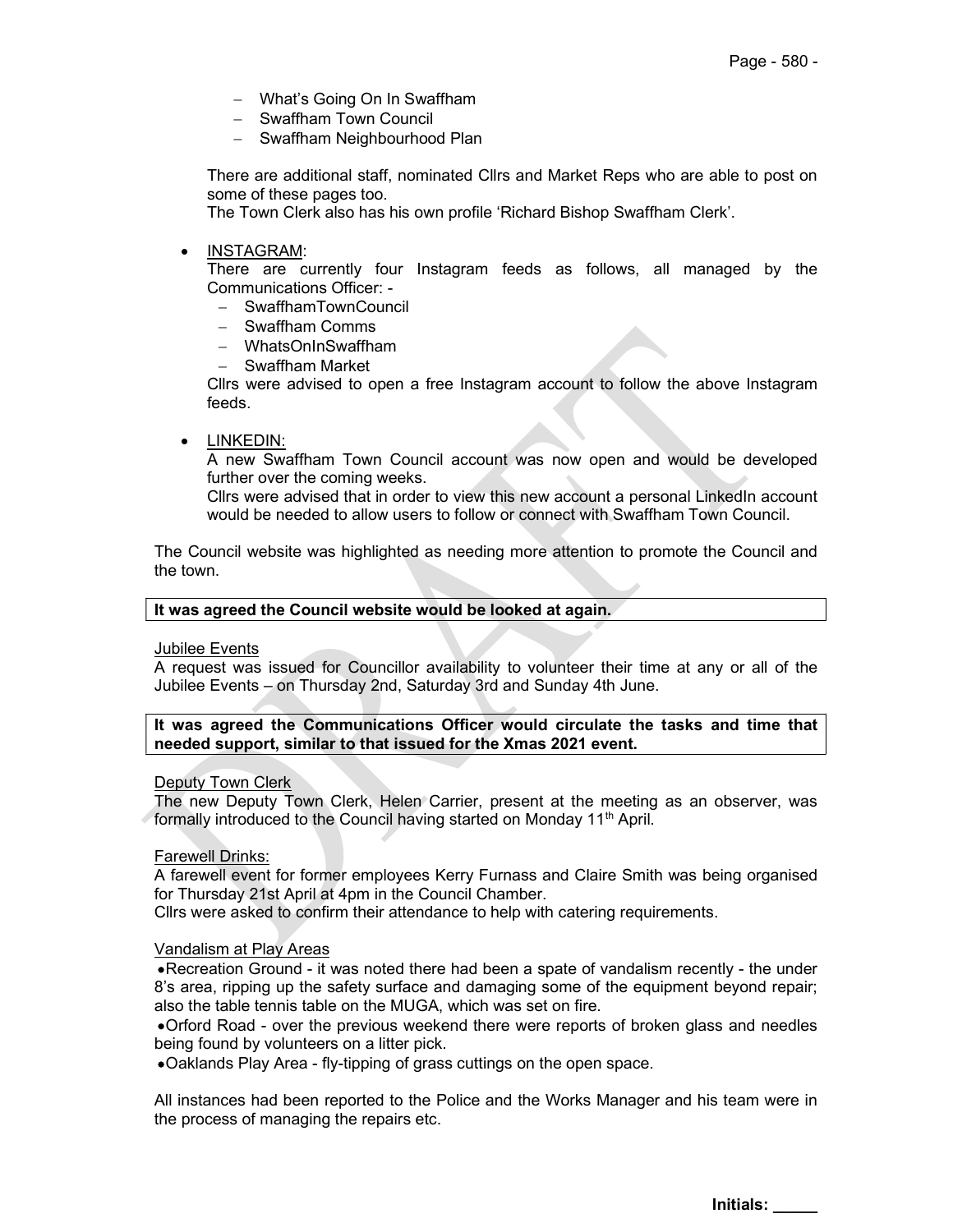#### Orford Road Play Area upgrade

EIBE, the chosen contractor, is due to commence the work on Tuesday 19th April; to be completed by 31st May 2022. The Police have been informed of the dates of work so they can include the area in their regular patrols.

#### Public Toilets Repairs.

A site meeting has been arranged with the local contractor for Wednesday  $20<sup>th</sup>$  April; a revised price and start date for the works will then be agreed.

This information will be circulated to Cllrs for information; it was previously agreed for the Town Clerk to move this matter forward under delegated authority within the limits of his emergency limit (i.e. £1,000), over and above the insurance claim.

#### 5. Minutes

- 5.1. Wednesday 9th March 2022 Full Council.
- 5.2. Tuesday 22nd March 2022 Extraordinary Full Council.
- 5.3. Wednesday 30th March 2022 Extraordinary Full Council.

#### The minutes of the March Council meetings were agreed as an accurate record and signed by the Mayor.

#### 6. Finance

6.1. Accounts for April 2022 Payments list for April 2022 was circulated to Councillors for review prior to the meeting. See Appendix 3.

#### It was agreed to accept the accounts for April 2022.

#### 6.2 Town Hall Intruder Alarm

Following the notice of liquidation of APG, Alarming UK Ltd quoted to take over the annual maintenance of the system for £160.00 per year (2 visits) + the cost of the Annual Redcare Monitoring at £380.00 per year. It was noted they were the only company to agree to take everything over as it is.

Two other companies were approached to quote as follows:-

Company A stated there was essential works needed to update the system - £1,250.00 + Vat; an annual maintenance cost (2 visits) of £690.00 + Vat per year and a network socket at £150.00 + Vat.

Company B quoted an initial cost to update the system of £95.00 + Vat; plus additional costs unknown on a time and materials basis; £95.00 + Vat annual maintenance (1 visit); £75.00 to connect to their monitoring system and £95.00 + Vat for annual monitoring fee.

After discussion it was proposed by Cllr Edwards, seconded by Cllr Pilcher that the Town Clerk and Cllr Oliver review the requirements and with the agreement of the Council proceed as a matter of urgency to appoint a new supplier, reporting back to the Council at the next meeting.

It was unanimously agreed that the Town Clerk and Cllr Oliver work together to review the Town Hall requirements and with the agreement of the Council proceed as a matter of urgency to appoint a new supplier, reporting back to the Council at the next meeting.

#### 6.3 Sues News, Shop Rent & Lease Renewal Arrangements.

In the January 2022 budget meeting the Town Council agreed to a one-year lease extension to the current tenant of the shop, based on an RPI increase in rent for 2022/23.

The lease is due to expire in June 2022 and a request was received from the current tenant for a rent reduction for 2022-23 – due to a 33% drop footfall since pre-pandemic, increased utilities and inflation costs as well as other local issues affecting the business.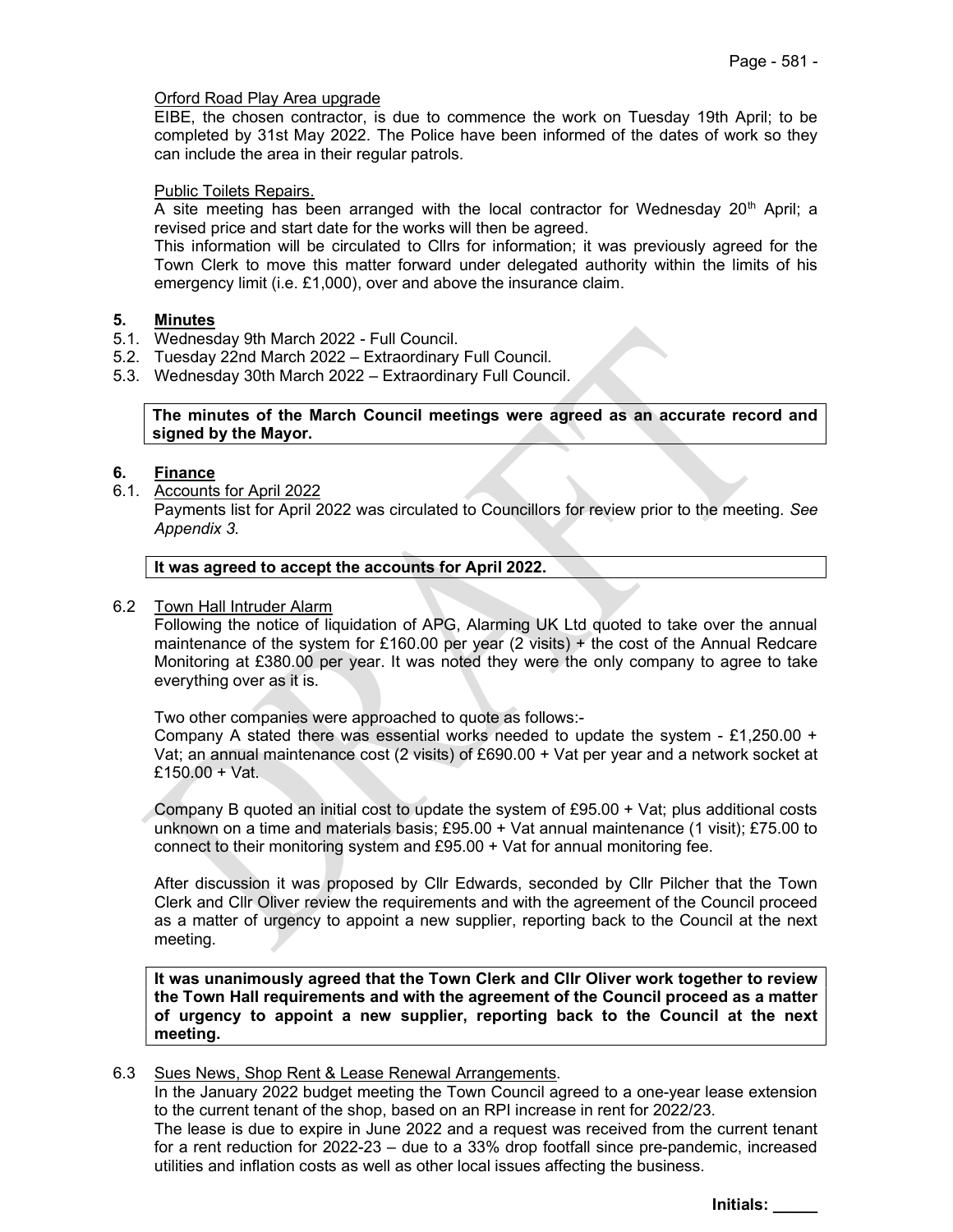After discussion, it was proposed by Cllr Edwards, seconded by Cllr Oliver to uphold the resolution agreed in the January budget meeting and decline the request for a rent reduction for 2022/23.

It was unanimously agreed to uphold the resolution agreed in the January budget meeting and decline the request for a rent reduction for 2022/23.

#### 6.4 Town Toilet Block Youth Project.

Cllr Nayna Bass put forward a proposal as follows: -

"The Council have previously agreed to permit the use of the toilet block in the Shambles, for use as a youth project. To move this forward, we propose to provide a basic facility by the beginning of the summer holidays 2022, aimed at young people agreed 11 – 17. We're yet to secure funding but would like to ask the Council to support this project, with an investment of £1,000 to begin work and secure more funding."

After discussion, it was proposed by Cllr Edwards, seconded by Cllr Houghton, to agree in principle to set aside £1,000 to allow the project to get started, pending a detailed project proposal, including costings to make the Toilet Block feasible, reporting back to the Town Council for further review.

It was agreed by a majority vote, with 1 abstention, that the Council agree in principle to set aside £1,000 to allow the project to get started, pending a detailed project proposal, including costings to make the Toilet Block feasible, reporting back to the Town Council for further review.

#### 6.5 Swaffham Cemetery – revised software upgrade quote

The current provider of the software for the Council Accounts and Allotments is Rialtas Business Systems (RBS).

In looking at a new Cemetery software package comparative services and costings were investigated however RBS was the only company that could provide the combined package of Accounts, Allotments and Cemetery that would be integrated/compatible with each other.

It was recommended to invest in the RBS Cemetery system, to link with the existing Accounts and Allotments.

The only set up costs would be the new Cemetery system and training which could be delivered virtually to save on cost and on-going support in line with that already received from RBS for the Accounts and Allotments.

#### Summary Costs:

Purchase of Software and Online set up of Software £662.50 1st year Annual Support and Maintenance Multi 5 user licence £465.00 Annual Support costs £465.00 per annum Training if required £399.00 for a whole day of online training Initial commitment is for 3-years for Annual Support and Maintenance

After discussion it was proposed to invest in the RBS Cemetery system, to link with the existing Accounts and Allotments, subject to the annual costs remaining static at £465, during the term of the three year agreement.

It was agreed to invest in the RBS Cemetery system, to link with the existing Accounts and Allotments, subject to the annual costs remaining static at £465, during the term of the three year agreement.

#### 6.6 Swaffham Scarecrow Festival,  $26<sup>th</sup> - 28<sup>th</sup>$  August 2022.

It was noted the concept of a Scarecrow Festival was well received by the Assets & Open Spaces Committee, and it was recommended to support the application for a £100 grant.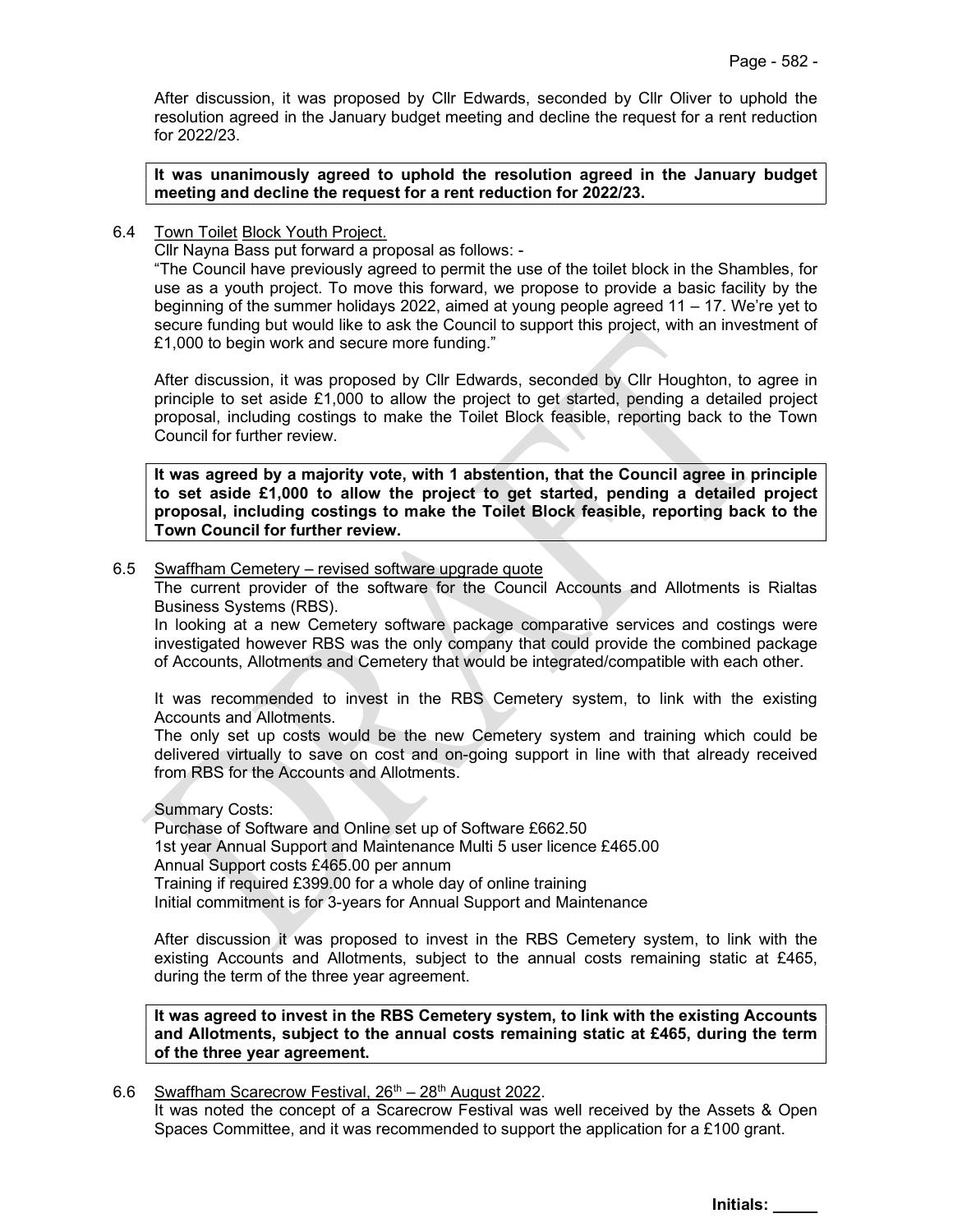It was unanimously agreed to support the Scarecrow Festival,  $26<sup>th</sup> - 28<sup>th</sup>$  August with a £100 grant.

#### 6.7 Quotes for lopping tree at Swans Nest/Redland Park and removal of tree(s) at the Churchyard.

The trees at both sites were inspected by Akers Tree Services on Monday 11th April and respective quotes circulated to Cllrs upon receipt.

Swans Nest Tree – a previously quote had been received for the removal of the whole tree however it was noted that the tree appeared to sit on land currently owned by the developer, Avant Homes. At the March 2022 Assets & Open Spaces Committee it was decided to look separately at the overhanging bough, which is perilously close to the play area fence and overhanging a public footpath; irrespective of tree ownership, the Town Council has the right to remove the overhanging bough on health and safety grounds.

It was noted the relevant permission had already been obtained for this work by Akers Tree Services from Breckland Council and the tree currently did not sit on the list of trees owned or managed by the Town Council. A quote of £380 was received on  $13<sup>th</sup>$  April.

The quote included a cautionary note from Akers Tree Services that removing the overhanging branches on one side could make the remainder even more unstable, with further failures likely to occur.

The Town Clerk having obtained a contact with Avant Homes suggested the Council explore the situation with Avant Homes first before making a final decision.

#### It was agreed to discuss the situation further with Avant Homes and defer the decision on the Swans Nest Tree to the Full Finance meeting on 4<sup>th</sup> May 2022.

Churchyard tree - this was drawn to the Council's attention by Cllr Graham Edwards – and despite the October 2021 annual tree report stating that no work was required, Cllr Edwards voiced his concern at the safety of the tree and the potential damage that could be caused should the tree fall.

At the March Assets & Open Spaces Committee it was agreed to obtain two comparative quotes for the removal of the tree.

Whilst looking at the tree in question, two other trees in the vicinity were looked at, as the knock-on effect of removing one tree, would leave the other two vulnerable and if it was agreed to remove the offending tree, it might be more sensible to remove all three at the same time.

It was highlighted that any work on the trees would first require permission from the Breckland Council tree officer and faculty Norwich Diocese, the latter permission costing £268.00

A quote to address all three trees was received for £2920 and circulated to Cllrs prior to the meeting.

After discussion it was proposed to obtain a second comparative quote, as soon as possible, and to ask the Breckland Tree Officer to review the trees for discussion and agreement at the Full Finance meeting on 4<sup>th</sup> May 2022.

It was unanimously agreed to obtain a second comparative quote, as soon as possible, and to ask the Breckland Tree Officer to review the trees for discussion and agreement at the Full Finance meeting on 4<sup>th</sup> May 2022.

#### 7. Correspondence or Information

#### 7.1 General

a) Weekly correspondence  $-$  it was noted that the weekly correspondence had been circulated to Councillors via the Dropbox link.

b) Invitation for the Twinning Weekend in Hemmoor, Germany 9th – 11th September 2022.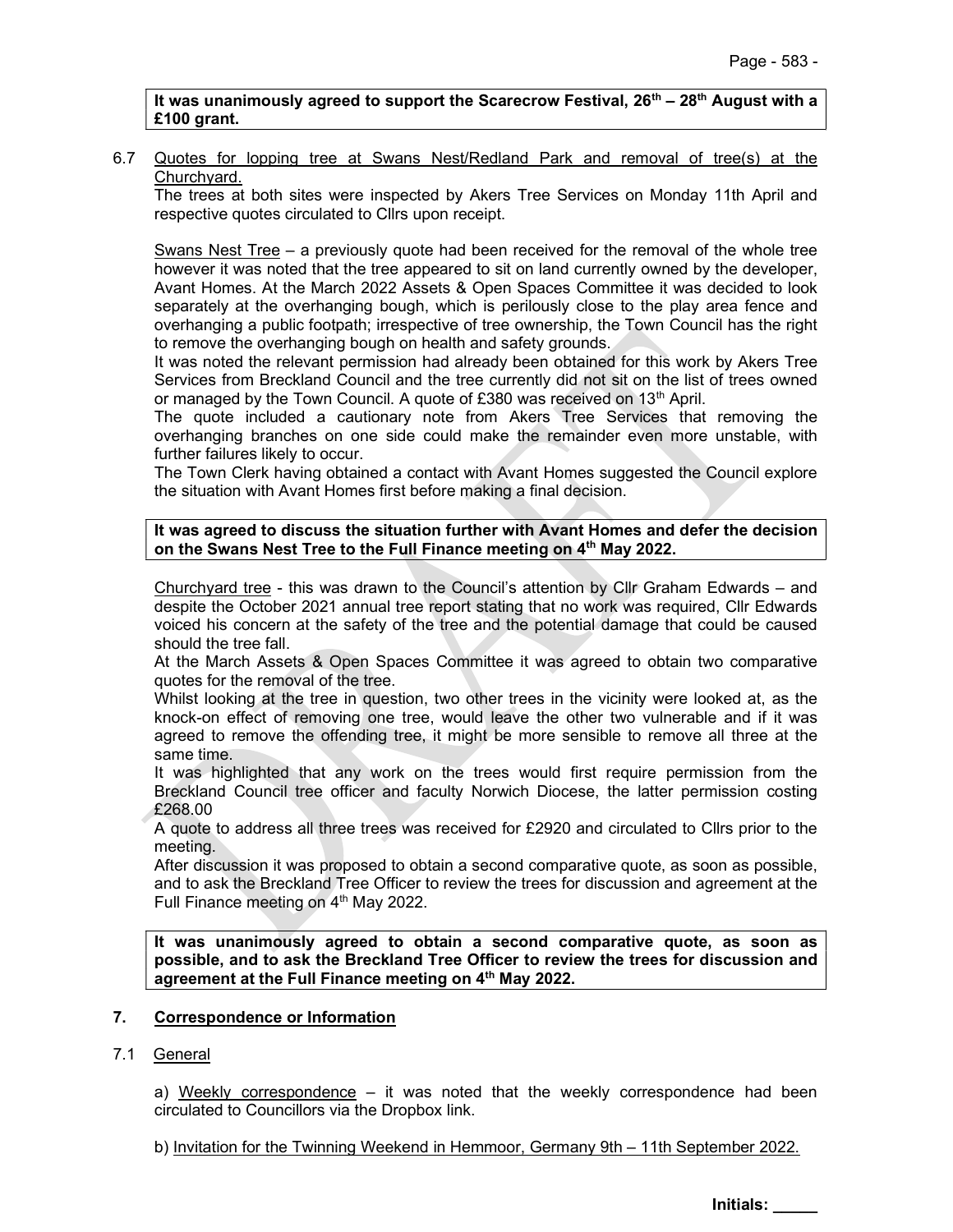Cllr Bell, the future Mayor ,advised he would unfortunately be unable to attend as he was already committed to the Carter 22 event, on the same weekend.

#### c) Draft format of the May Annual meeting of STC, Annual Town Assembly and May Full Council meeting.

The Town Assembly (or Annual Parish Meeting) is a statutory meeting and has to be held between the 1st March and 1st June each year, notwithstanding Covid.

Due to attendance of the Town Assembly dropping steadily over the years it was recommended that the Town Assembly be held on  $13<sup>th</sup>$  May, in between the Annual meeting of the Town Council and the normal May Full Council meeting, using the 15 minutes of open forum, normally allocated to a Full Council meeting. A draft agenda was circulated prior to the meeting.

It was agreed to accept the draft Agenda for  $13<sup>th</sup>$  May which would allow the annual Town Assembly to be held as part the Annual meeting and the normal May Full Council meeting.

d) Environmental and litter issues.

A recent letter received from a local resident was circulated to the meeting.

General consensus was that more litter bins were required and it was proposed that Breckland Cllr Wickerson would liaise with Cllr Edwards on the current litter picking routes to see what could be done.

It was that Breckland Cllr Wickerson would liaise with Cllr Edwards on the current litter picking routes to see what could be done.

e) Swaffham Relief in Need – draft letter to Charity Commission

A report from the Town Clerk was circulated to Cllrs addressing the proposed handover of the Relief in Need administration and issues to consider prior to completion.

A draft letter was also circulated, to be sent to the Charity Commission with a copy of the report circulated to Councillors and 10 supporting documents.

After discussion it was proposed by Cllr Pilcher, seconded by Cllr Oliver that the remaining two Trustees of Swaffham Relief in Need be made aware of the report, letter and accompanying documents before they are then sent to the Charity Commission for consideration.

It was unanimously agreed by the non Trustee Cllrs that the remaining two Trustees of Swaffham Relief in Need be made aware of the report, letter and accompanying documents before they are then sent to the Charity Commission for consideration.

f) Barn Project - update following meetings with the LEP and other potential external funders. The Mayor provided a detailed update on the meetings and telephone calls held with the LEP and other potential external funders – see Appendix 4.

#### g) Barn Steering Group.

.

The continuance of the Barn Steering Group was discussed in detail and it was proposed by Cllr Darby, seconded by Cllr Skinner to continue with the Barn Steering Group with a view to changing it to a Council Committee with a revised Terms of Reference to be agreed at the annual Town Council meeting on 11<sup>th</sup> May 2022.

It was agreed by a majority vote, with three abstentions to continue with the Barn Steering Group with a view to changing it to a Council Committee with a revised Terms of Reference to be agreed at the annual Town Council meeting on 11<sup>th</sup> May 2022.

Cllr Edwards offered to join the group.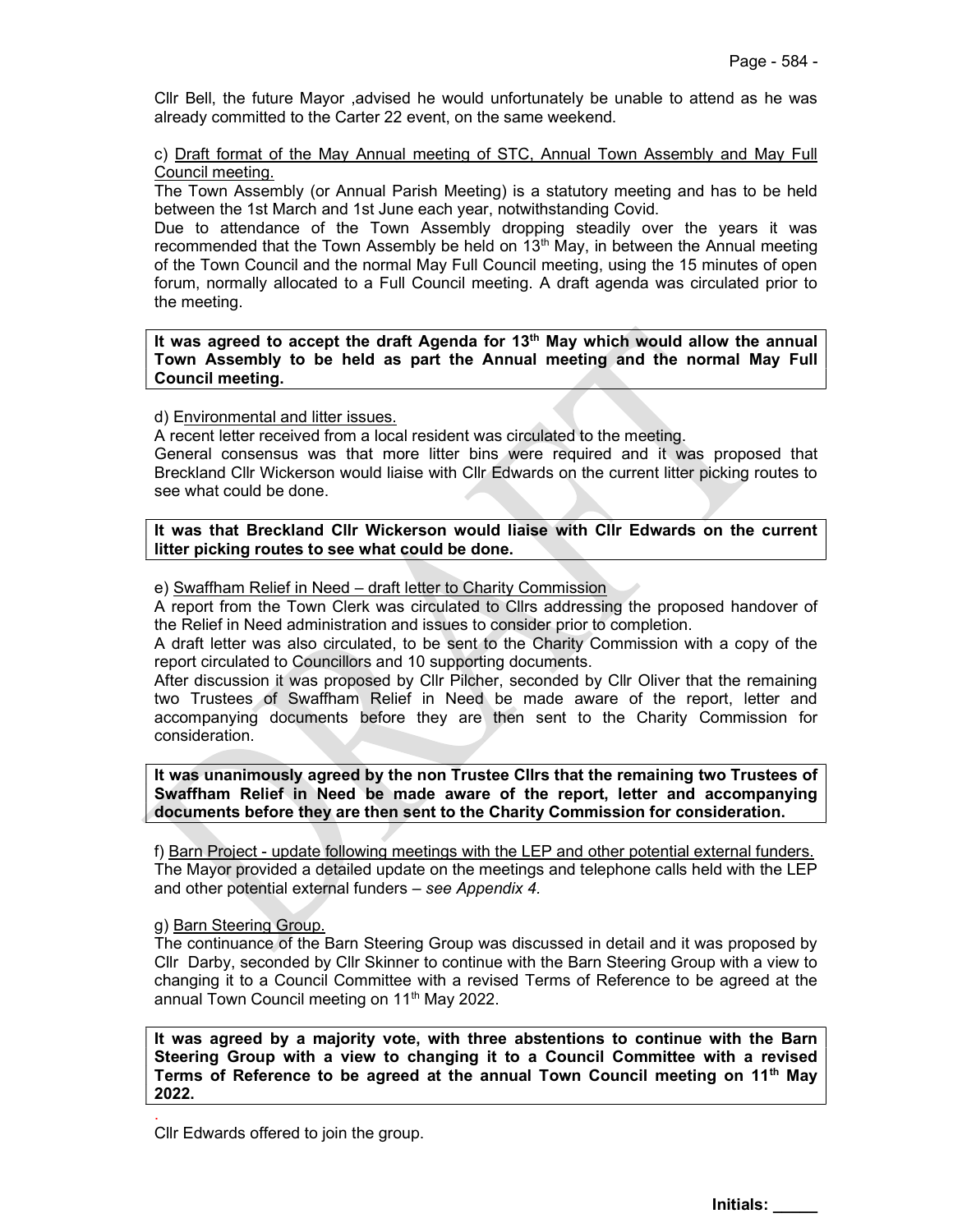#### 7.2 Breckland Council

a) Breckland Town and Parishes Forum Monday 23<sup>rd</sup> May 2022 at 5.30pm It was highlighted the meeting clashed with the monthly Market Committee.

#### It was agreed the Town Clerk would liaise with The Market Committee Chairman and change the date.

b) Confirmation of transfer of small section of land in the Shambles to Swaffham Town Council.

The Town Clerk confirmed the TR1, signed by the Mayor and Town Clerk on  $27<sup>th</sup>$  September 2021 had now been signed off by Breckland Council, enabling Ward Gethin to proceed with the Land Registry Registration of the Shambles.

c) Sport & Leisure meeting - Cllr Sarah Suggitt and Jason Cole

A meeting was now confirmed for Wednesday  $20<sup>th</sup>$  April at 4pm in the Council Chamber with Cllr Sarah Suggitt and Director Jason Cole, to talk about Sports & Leisure for Swaffham. Breckland Cllr D Wickerson asked to attend also.

d) HAZ project report from the Mayor.

A HAZ report was circulated from the Mayor. There were no questions from Cllrs.

#### 8. Dates of forthcoming meetings and to receive any items for a future agenda.

| Meetina                             | <u>Day</u> | Date                 | Time   | Venue                  |
|-------------------------------------|------------|----------------------|--------|------------------------|
| <b>Market Committee</b>             | Mon        | 11 <sup>th</sup> Apr | 6.30pm | <b>Council Chamber</b> |
| <b>FULL COUNCIL</b>                 | Wed        | 13 <sup>th</sup> Apr | 6.30pm | <b>Council Chamber</b> |
| Finance Full Council, from 25th May | Mon        | 4 <sup>th</sup> May  | 6.30pm | <b>Council Chamber</b> |
| <b>Planning Committee</b>           | Tues       | 26 <sup>th</sup> Apr | 6.30pm | <b>Council Chamber</b> |
| ANNUAL TOWN COUNCIL, incl. ANNUAL   | Wed        | 11 <sup>th</sup> May | 6.30pm | <b>Council Chamber</b> |
| TOWN ASSEMBLY & FULL COUNCIL        |            |                      |        |                        |
| <b>Market Committee</b>             | Mon        | 23rd May             | 6.30pm | <b>Council Chamber</b> |
| <b>Planning Committee</b>           | Tues       | 24 <sup>th</sup> May | 4.00pm | <b>Council Chamber</b> |
| Assets & Open Spaces Committee      | Mon        | 30 <sup>th</sup> May | 6.30pm | <b>Council Chamber</b> |

#### ADMISSION TO MEETINGS ACT (PUBLIC BODIES) 1960: CONFIDENTIAL BUSINESS following the exclusion of the public and press

9.1 Revised Draft Deed of Variation, and e-mailed correspondence regarding amendments to proposed site entrance to land owned by Swaffham Town Council.

Cllrs requested clarification that should the proposed development not go ahead the Council would still be secure. The Town Clerk confirmed this would need to be confirmed by the solicitors.

It was agreed that in the event that the proposed development of De Merke Estates and Breckland DC fall through, Swaffham Town Council need assurance that the agreement reverts back to what it is now.

9.2 Breckland Council update on Heads of Terms for two-acres of land, including revised draft It was proposed by Cllr Edwards, seconded by Cllr Pilcher to defer the discussion until after the 20th April 2022 meeting, mentioned in Agenda item 7.2 (c).

It was agreed to defer the discussion until after the 20th May 2022 meeting, mentioned in Agenda item 7.2 (c).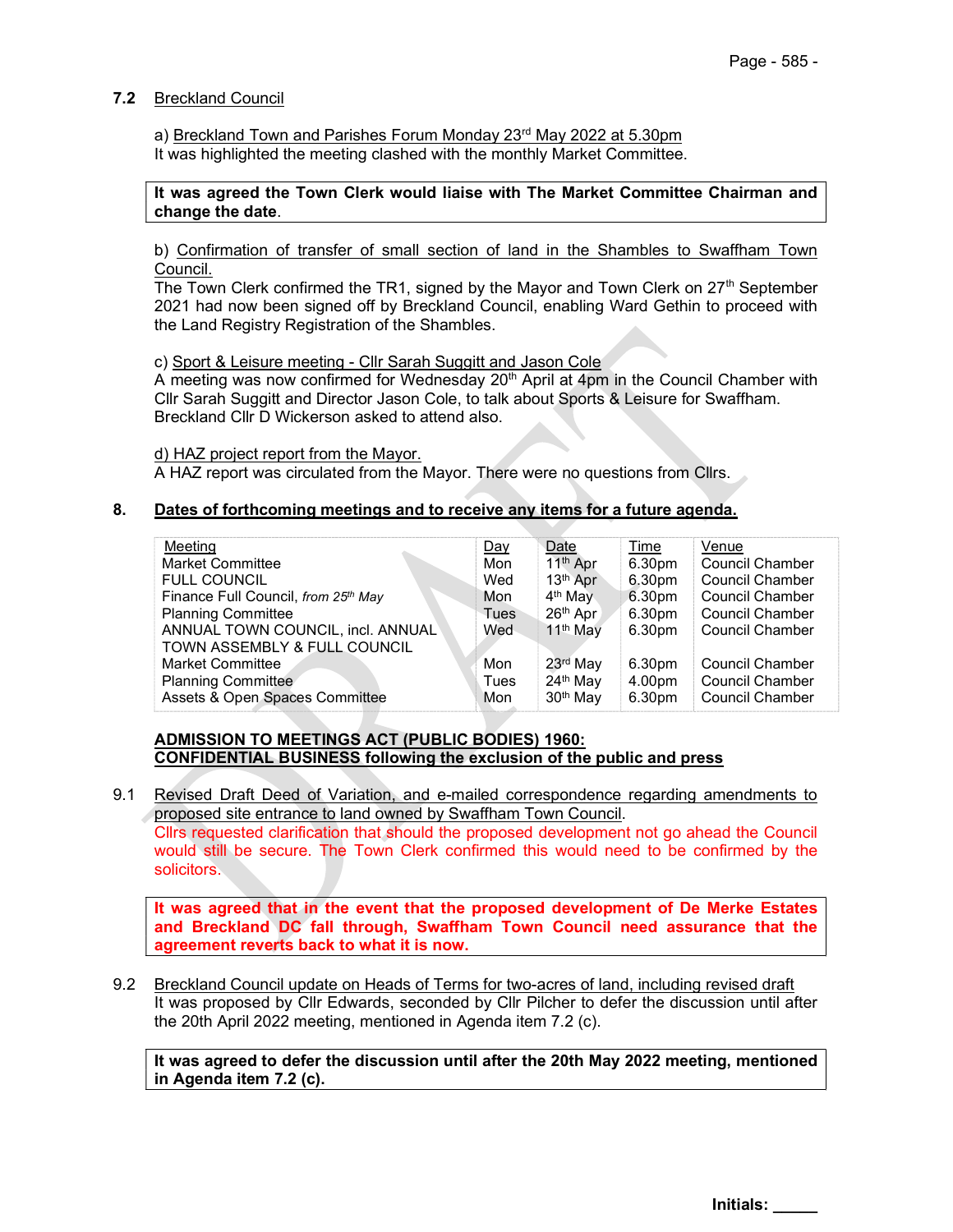9.3 Days Field legal issues, report from the Town Clerk.

It was unanimously agreed that the Town Clerk would go back to the Council solicitor and request a straight forward contract, stipulating the sale is subject to planning permission with an agreed sale date no later than 1<sup>st</sup> September 2022.

9.4 Nominations for Deputy Mayor for 2022-23 Cllr Bell, seconded by Cllr Pilcher nominated Cllr Anscombe. Cllr Beech nominated Cllr Darby however there was no second to this proposal. Cllr Bell's nomination was put to a vote.

It was agreed by a majority vote that Cllr Anscombe be appointed Deputy Mayor for 2022-23.

9.5 Ukraine Support from Waites & Stones Cllr Anscombe highlighted the tremendous work undertaken by Waites and Stones and recommended a Heroes certificate on behalf of the Council as recognition.

It was unanimously agreed to present Waites & Stones an award from Swaffham Town Council at the Annual Town Council meeting on 11th May 2022.

The meeting closed at 9.20pm Mayor……………………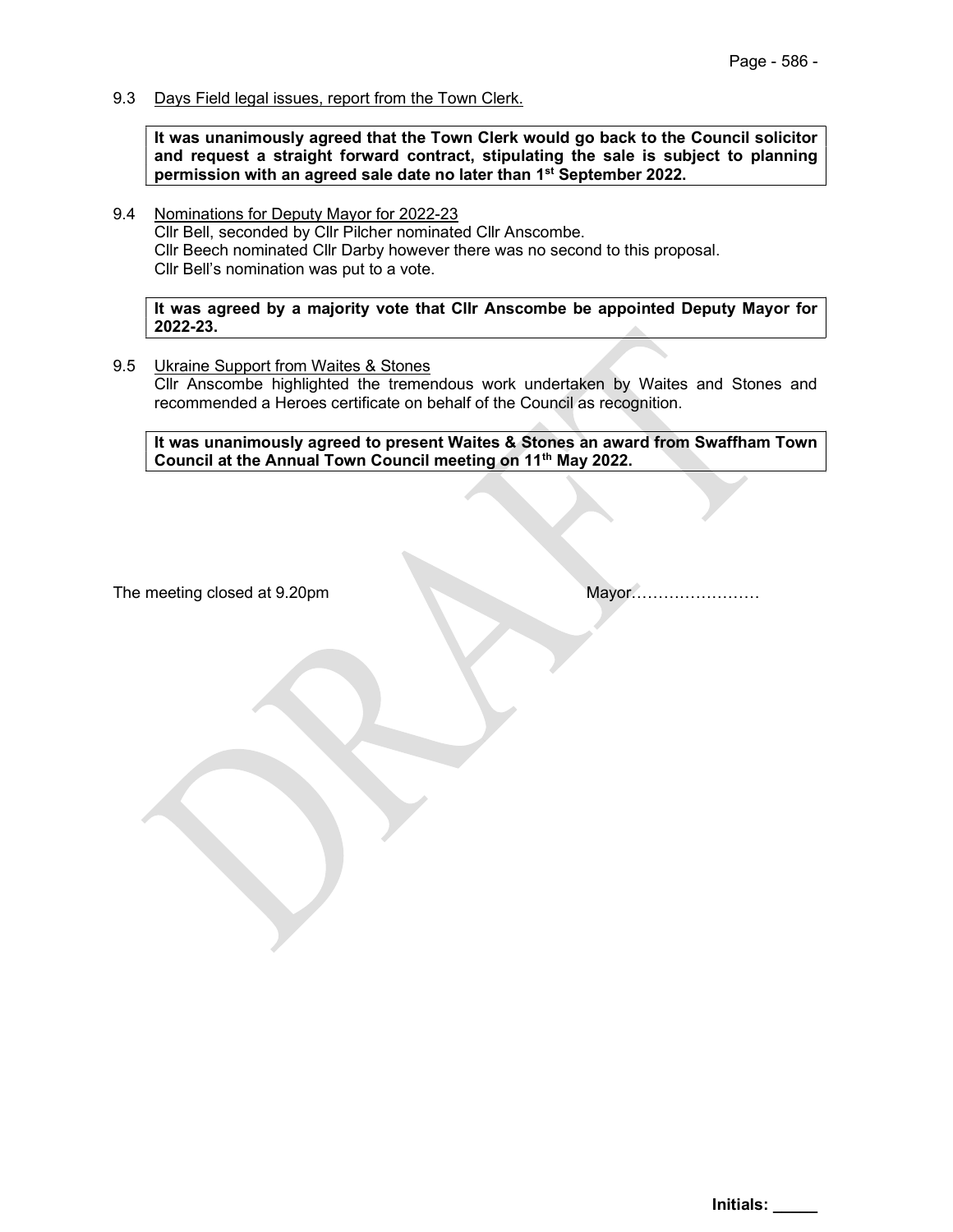#### Norfolk County Council Report April 2022

Edward Colman, ed.colman.cllr@norfolk.gov.uk / 07940 406356

#### Norfolk Assistance Scheme and Free School Meals

Following the Chancellor's recent announcement of the further funding, we are developing a new scheme with the £6.7m we have been allocated that will have the depth and flexibility to reach a much broader range of people facing hardship.

At the end of last week, the Government confirmed the detailed criteria. It shows that we must reach out to that wider element of society – regardless of any campaigns urging us to do something else.

This will of course include support for children and families eligible for free school meals, but also children and families facing hardship but not in receipt of free school meals, families with younger children, pensioners, people with disabilities, unpaid carers and other vulnerable households in Norfolk.

That's the depth and breadth of our new scheme and we are already working hard to put it into effect as soon as we possibly can.

This is a much wider support mechanism than before, in recognition of the impact of additional costs on such a wide range of people in the country and our county. So to us in taking this forward it's about making it count for everyone. I am confident our approach is the right approach and if Councillors have concerns please do call me to discuss.

Support continues to be available for those in urgent need, including children and families who have previously benefited from food support during the school holidays.

I would urge families who are struggling to feed their children, afford heating bills or have other financial worries to get in touch with the Norfolk Assistance Scheme. For the duration of the Easter holidays, we will prioritise their calls. The number is 0344 800 8020.

In addition, we have continued to run our holiday activity scheme, the Big Norfolk Holiday Fun Programme, which will provide support and healthy food for 4,000 five to 16-year-olds this Easter. It is receiving up to £2.6 million of Government support this year.

Over the last two years the council has used Government money to fund various packages of support. We have worked effectively with partners, including district councils and the voluntary sector, to ensure that funding reaches the broadest elements of society we can, those which may find themselves in difficulty.

This has included in the last 6 months alone:

- $\bullet$  £1.2m to increase capacity within our Norfolk Assistance Scheme (NAS), which provides emergency funding to help with living costs
- £1.4m to district councils for community support
- £475,000 for the Norfolk Community Advice Network to provide more advice and £167,000 to help partner organisations access the Network's system
- £1m of support targeted to more than 100 voluntary and community groups, to apply for vouchers for groceries and household essentials for those in need
- £2.4 million for free school meals at Christmas and February half term, with an extra payment at Christmas for 30,000 children. This scheme ended last month, with all of Norfolk's funding allocation spent
- Invested £250k to enable a network of community supermarkets to be established across the county.

### New £700,000 on-demand bus service near Swaffham

People who live and work near Swaffham will be able to rely on a new on-demand bus service from today.

Aiming to transport people to work, study and shop, the flexibus+ service will be running between 7am and 7pm every day, except Sundays, and journeys can be booked by phone or online. The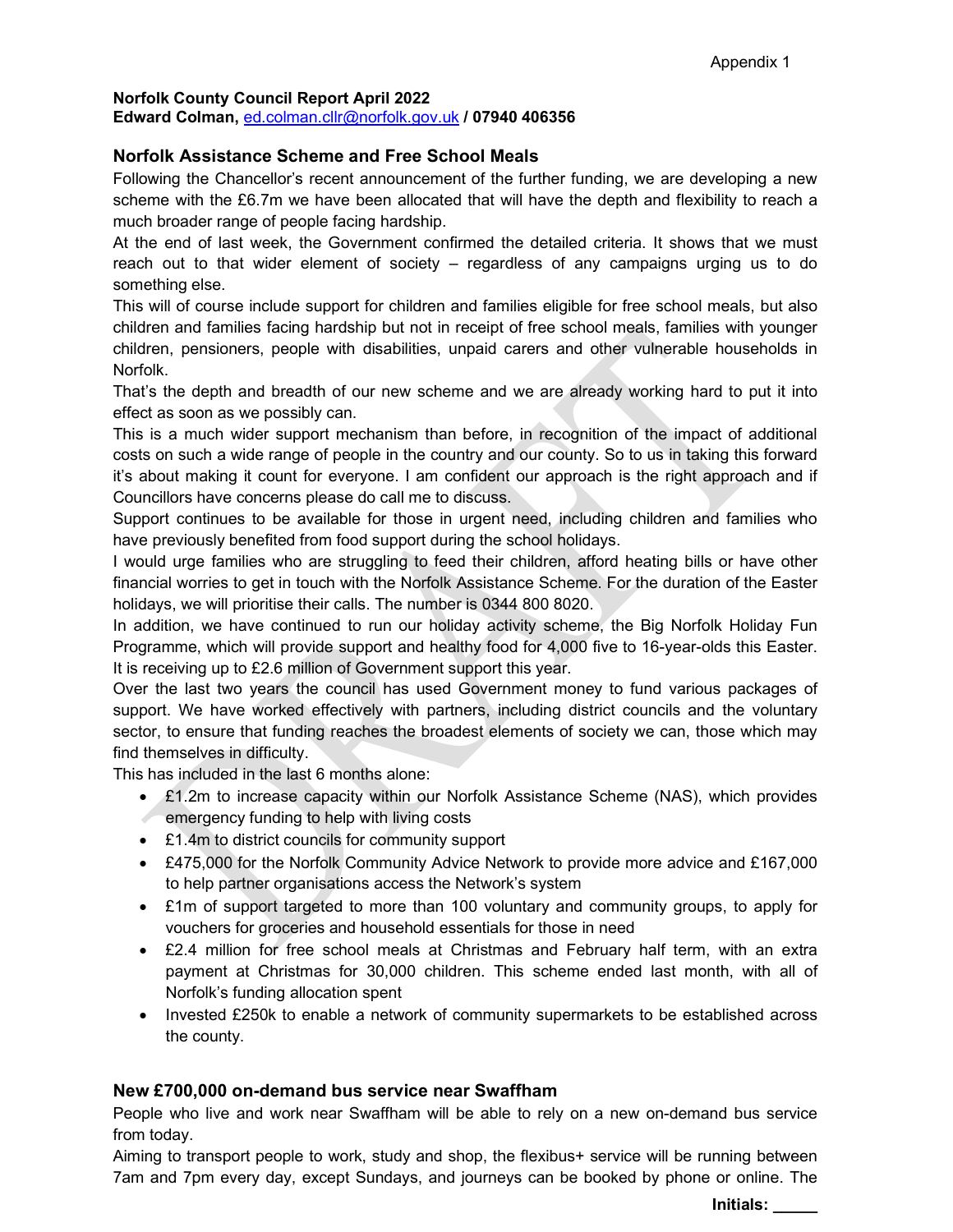flexibus+ zone covers 85 square miles and has stops in Swaffham as well as 20 villages and hamlets in the surrounding area.

The scheme has been made possible with a £700,000 grant awarded from the government's Rural Mobility Fund. This money will allow the scheme to be set up and run for four years, in which time it is hoped that it can become self-financing and continue to run for many years to come.

Concessionary cards (senior and mobility) are valid on the service, children under 5 travel free, and dogs are welcome for free.

People who download the app will be entitled to their first journey free – until 30 June 2022

Find full details at https://www.norfolk.gov.uk/roads-and-transport/public-transport/buses/flexibus

#### Norfolk Local Cycling and Walking Plan Consultation

April sees the launch of a consultation for the Norfolk Local Cycling and Walking Plan. In this first phase of the project, the public will be asked where they'd like to see new cycling and walking routes created in Norfolk. More information and a link to the survey can be found at www.norfolk.gov.uk/activetravel

#### Home Care receives funding boost in the face of rising fuel costs

To help keep vital providers of home care on the road and supporting vulnerable adults, Norfolk County Council is spending an extra £300,000 to help meet the increased cost of fuel.

In the face of rising fuel prices, care providers across Norfolk reported that the extra cost was having a real impact on their and their staff's ability to keep providing reliable home care, a decision was taken by Norfolk County Council to increase its' hourly payments to £21, representing an increase of £301,000 across the county.

Home care, also known as home support, domiciliary care and non-residential care, offers practical help for people to stay independent at home, in housing with care and supported living. This involves carers visiting people at home, giving them the extra support needed for them to continue to live in their own home. This can include help with bathing, eating and managing medication, as well as many other tasks where necessary.

To do this, carers visit multiple people in one day, and in a rural county like Norfolk can clock up many miles of travel between these locations. As such, the steep rise in fuel prices has put a major strain on many of these home care services.

While the County Council's annual review did increase the element of fees paid by the council associated with fuel costs, this decision was made prior to the recent increases in price. In recognition of this increased cost, the Council has made the decision to increase this element again outside the annual review framework.

The total cost of the changes stands at £301,000, which will be met by the Norfolk County Council's Adult Social Services Provider Support Fund.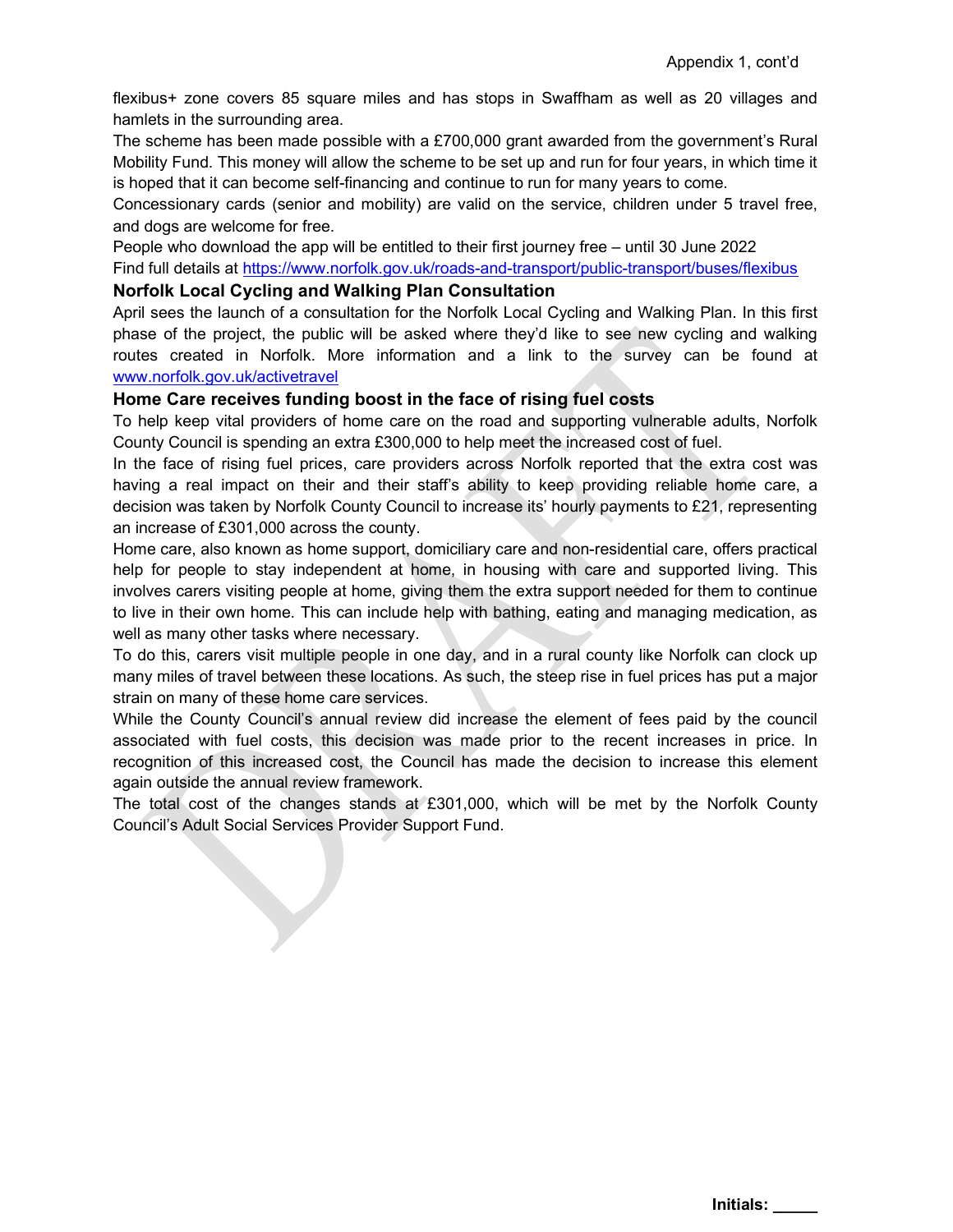#### Breckland Report - Swaffham Town Council - April 2022

#### Good evening.

There is a great deal of activity at BDC at present and set out below is a summary. To provide detail on each heading would extend this report into multiple pages, so if there any specific items where Councillors would like more information, please contact me at the usual address, david.wickerson@breckland.gov.uk and I will be happy to provide. Thankyou.

Ukraine - the situation of how we as a District and our residents can assist with the ongoing refugee crisis is very fluid with some uncertainty as to the process involved. A Working Group has been established at BDC with the recruitment of 3 Ukrainian Support Officers. In addition, the Private Sector Housing Team are currently involved in checking on the suitability of local properties.

Council Tax Rebate Scheme - the £150 rebate agreed for Band A to D properties will be processed this month to those who pay the Council Tax by Direct Debit. There is currently no time frame agreed for other methods of payment.

Silver Social Programme - a new partnership has been developed with Creative Arts East to ensure that the programme continues to enhance the lives of Breckland residents. This transfer will occur during April and CAE will reaching out to Silver Social members accordingly.

Wildlife Sites - BDC has adopted a new strategy to protect specific designated wildlife sites from the increase in visitors due to new residential development within the District. This strategy will provide financial support for the provision of rangers, monitoring of sites, signage for footpaths and educational programmes.

Breckland Local Plan - the first stage of the BDC Local Plan update is progressing with two consultations. Firstly, a call for Development Sites and secondly a call for Local Green Spaces. The consultation period will run from April 4<sup>th</sup> to May 20<sup>th</sup> 2022. Further information is available at https://www.breckland.gov.uk/local-plan-review

Theatre Street Car Park - discussions continue on ways to resolve the ongoing ASB issues and a FOI request will be filed with the police to obtain past records of interventions and outcomes.

Early Intervention Fund - this is a new initiative to prioritise those residents who are in exceptional hardship circumstances and provide support that ensures funds go to those who need it most. Payments of up to £300 are available for families or individuals over 18 in cases of such exceptional hardship or where complex needs are not being addressed.

Zero Emission Zone - following the debate at last month's full Council, a Teams meeting has been arranged later this month with members of the T & E Committee and Breckland Officers to obtain information and advice as to the practicality of such an objective.

Inspiring Communities - BDC has been shortlisted by the LGC Awards 2022 Committee in recognition of its partnership work in the community. Inspiring Communities is the Council's £1 million programme to develop a partnership and community led approach to the prevention of vulnerability within the District.

Forget me Not Grants - this new initiative is available through BDC providing grants up to £500 aimed at low level early interventions for people experiencing symptoms of Dementia. The grant is available across the county but jointly funded by all seven District Councils.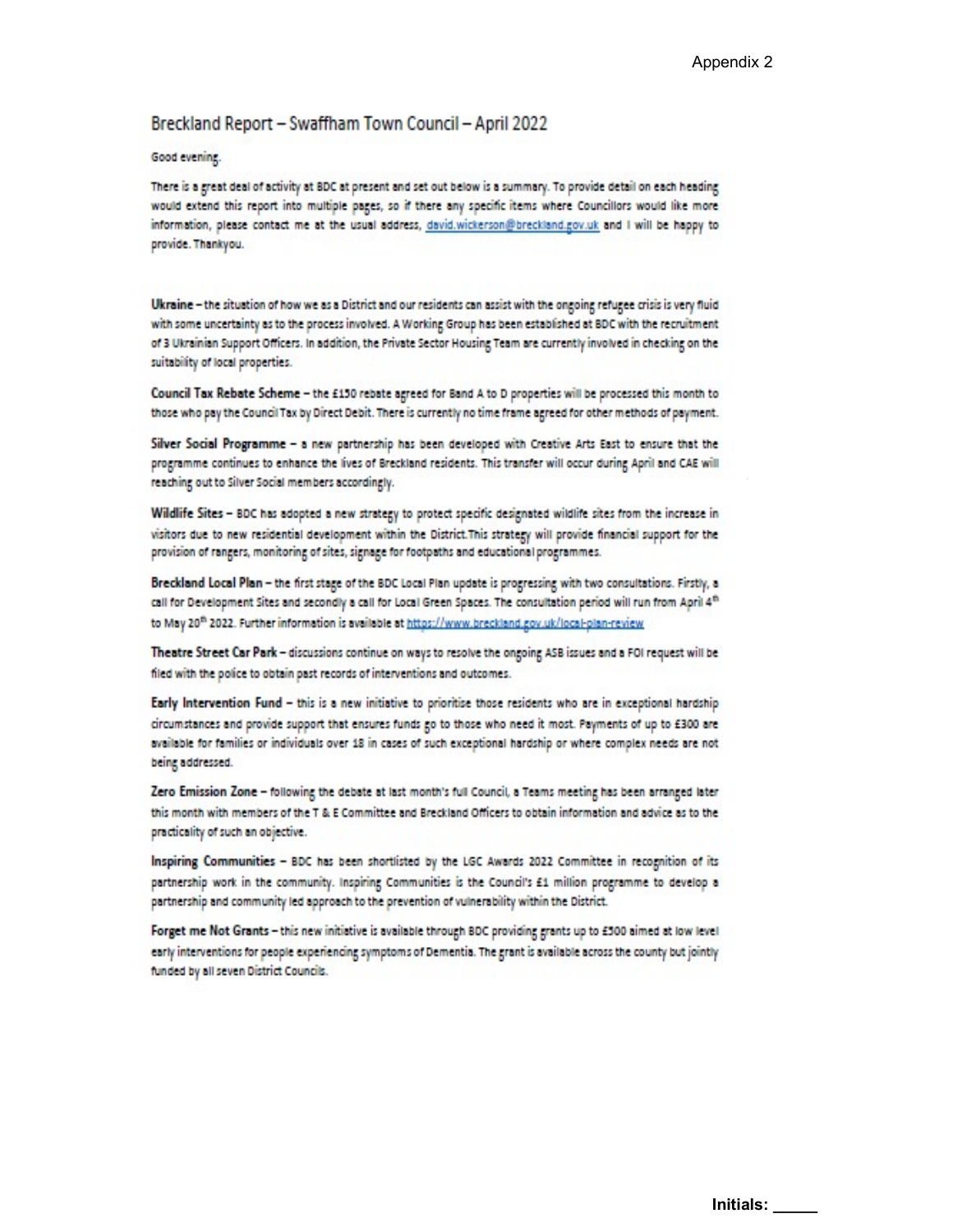## Swaffham Town Council - Accounts for MARCH 2022 LATE

|                     |                            |                                                  |                                                                                         |         |                        |                          | Appendix 3                    |
|---------------------|----------------------------|--------------------------------------------------|-----------------------------------------------------------------------------------------|---------|------------------------|--------------------------|-------------------------------|
|                     |                            |                                                  |                                                                                         |         |                        |                          |                               |
|                     |                            |                                                  |                                                                                         |         |                        |                          |                               |
|                     |                            |                                                  | <b>Swaffham Town Council - Accounts for MARCH 2022 LATE</b>                             |         |                        |                          |                               |
| <b>No</b>           | Payme<br>nt                | Name                                             | <b>Details</b>                                                                          |         | Price                  | <b>VAT</b>               | Total                         |
|                     |                            |                                                  |                                                                                         |         |                        |                          |                               |
|                     |                            |                                                  |                                                                                         |         |                        |                          |                               |
| 573                 | Card                       | Lloyds Bank                                      | Amazon - replace broken door guard                                                      | £       | $85.83$ £              | 17.17 $E$                | 103.00                        |
| 574                 | Card                       | Lloyds Bank                                      | Vodafone - mobile phone MF                                                              | £       | 20.00<br>Ι£            | 4.00                     | 24.00<br>£                    |
| 575                 | <b>BACS</b>                | Ben Burgess                                      | Mower                                                                                   | £       | 775.00<br>Ι£           | 155.00                   | 930.00<br>۱£                  |
| 576                 | <b>BACS</b>                | Caroe architects                                 | Barn - professional fees                                                                | £       | 2,955.00<br>Ι£         | 591.00                   | £<br>3,546.00<br>Ι£<br>131.17 |
| 577                 | <b>BACS</b><br><b>BACS</b> | Corona Corp Services                             | Office - Photocopy usage 3/12-4/3/22                                                    | £<br>£  | 109.31<br>£<br>١£      | 21.86<br>16.80           | 100.80<br>£                   |
| 578<br>579          | <b>BACS</b>                | Diddlington nurseries<br><b>EBC Pest Control</b> | Mulch/stakes for Branching out project<br>Town Hall - repair net and remove dead pigeon | £       | 84.00<br>60.00<br>£    | 12.00                    | 72.00<br>£                    |
| 580                 | <b>BACS</b>                | K Lock                                           | Play equipment repairs                                                                  | £       | 22.54<br>Ι£            | 4.51                     | £<br>27.05                    |
| 581                 | <b>BACS</b>                | <b>SLCC</b>                                      | Spring Conference - RB 25/4/22                                                          | £       | 117.00<br>Ι£           | $\overline{\phantom{a}}$ | £<br>117.00                   |
| 582                 | <b>BACS</b>                | <b>Uncle Lukes</b>                               | Carter 22 - remodelling boards                                                          | £       | 300.00<br>Ι£           | 60.00                    | 360.00<br>£                   |
|                     |                            |                                                  |                                                                                         | £       | 4,528.68<br>Ι£         | 882.34                   | 5,411.02<br>£                 |
|                     |                            |                                                  |                                                                                         |         |                        |                          |                               |
|                     |                            |                                                  | Swaffham Town Council - Accounts for APRIL 2022                                         |         |                        |                          |                               |
| No                  |                            |                                                  | <b>Details</b>                                                                          |         | Price                  | <b>VAT</b>               | Total                         |
|                     |                            | Payme Name                                       |                                                                                         |         |                        |                          |                               |
|                     |                            | Paid - 1st -13th April 2022                      |                                                                                         |         |                        |                          |                               |
| $\mathbf{1}$        | Card<br>Card               | Lloyds Bank                                      | Monthly credit card fee - Mar 22<br>Amazon - cable ties                                 | £<br>£  | $3.00$ £<br>2.49<br>£  | £<br>$\sim$<br>0.50<br>£ | 3.00<br>2.99                  |
| $\overline{a}$<br>3 |                            | Lloyds Bank<br>Card Lloyds Bank                  | Amazon - tollet door lock                                                               | £       | 16.99 £                | 3.40 $E$                 | 20.39                         |
| $\overline{4}$      | Card                       | Lloyds Bank                                      | Amazon - heavy duty refuse sacks                                                        | £       | $13.02$ £              | $2.60$ £                 | 15.62                         |
| 5 <sup>5</sup><br>6 | Card<br>Card               | Lloyds Bank<br>Lloyds Bank                       | Amazon - laminating sheets<br>Amazon - refuse sacks                                     | £<br>£  | $14.42$ £<br>$11.67$ £ | 2.89 $E$<br>$2.33$ £     | 17.31<br>14.00                |
| $\overline{7}$      | Card                       | Lloyds Bank                                      | Amazon - toilet rolls                                                                   | £       | 19.99 £                | 4.00 $E$                 | 23.99                         |
| 8                   | Card                       | Lloyds Bank                                      | Amazon - Ukraine Flag                                                                   | £       | $9.99$ £               | $2.00$ £                 | 11.99                         |
| 9<br>10             | Card<br>Card               | Lloyds Bank<br>Lloyds Bank                       | Amazon - office highlighter pens<br>Zurich Ins - Cultural Consortium                    | £<br>£  | $6.16$ £<br>157.00 £   | 1.24<br>£<br>£<br>$\sim$ | 7.40<br>157.00                |
| 11                  | Card                       | Lloyds Bank                                      | British Bolts - nuts & bolts                                                            | £       | $26.71$ £              | 4.45 $E$                 | 31.16                         |
| 12                  | Card                       | Lloyds Bank                                      | DVLA - road tax renewal - AL63LXN                                                       | £<br>£  | 292.50 £               | £<br>$\sim$<br>$\sim$    | 292.50                        |
| 13<br>14            | d/d<br>d/d                 | Lloyds Bank<br>Lloyds Bank                       | Manual Handling fee - Q1 22<br>Service Charge - Q1 22                                   | £       | $21.10$ £<br>59.55 $E$ | £<br>£<br>$\sim$         | 21.10<br>59.55                |
| 15<br>16            | d/d<br>d/d                 | Hitachi<br>SSE Southern Electric                 | Truck Lease - Mar 22<br>Public Toilets - electricity - Mar 22                           | E.<br>£ | 336.88 £<br>126.69 £   | 67.38 $E$<br>6.33 $E$    | 404.26<br>133.02              |

# Swaffham Town Council - Accounts for APRIL 2022

|                           |              |                                                  | <b>Swaffham Town Council - Accounts for MARCH 2022 LATE</b>                    |              |                          |                        |        |                 |
|---------------------------|--------------|--------------------------------------------------|--------------------------------------------------------------------------------|--------------|--------------------------|------------------------|--------|-----------------|
| <b>No</b>                 | Payme        | Name                                             | <b>Details</b>                                                                 |              | Price                    | <b>VAT</b>             |        | <b>Total</b>    |
|                           |              |                                                  |                                                                                |              |                          |                        |        |                 |
| 573                       | Card         | Lloyds Bank                                      | Amazon - replace broken door guard                                             | £            | 85.83                    | £<br>17.17             |        | £<br>103.00     |
| 574                       | Card         | Lloyds Bank                                      | Vodafone - mobile phone MF                                                     | £            | 20.00                    | 4.00<br>£              |        | £<br>24.00      |
| 575                       | <b>BACS</b>  | <b>Ben Burgess</b>                               | Mower                                                                          | £            | 775.00                   | £<br>155.00            |        | £<br>930.00     |
| 576                       | <b>BACS</b>  | Caroe architects                                 | Barn - professional fees                                                       | £            | 2,955.00                 | £<br>591.00            |        | £<br>3,546.00   |
| 577                       | <b>BACS</b>  | Corona Corp Services                             | Office - Photocopy usage 3/12-4/3/22                                           | £            | 109.31                   | 21.86<br>£             |        | £<br>131.17     |
| 578                       | <b>BACS</b>  | Diddlington nurseries                            | Mulch/stakes for Branching out project                                         | £            | 84.00                    | £<br>16.80             |        | £<br>100.80     |
| 579                       | <b>BACS</b>  | <b>EBC Pest Control</b>                          | Town Hall - repair net and remove dead pigeon                                  | £            | 60.00                    | 12.00<br>£             |        | £<br>72.00      |
| 580                       | <b>BACS</b>  | K Lock                                           | Play equipment repairs                                                         | £            | 22.54                    | £<br>4.51              |        | £<br>27.05      |
| 581                       | <b>BACS</b>  | <b>SLCC</b>                                      |                                                                                | £            | 117.00                   | £<br>$\sim$            |        | £<br>117.00     |
| 582                       | <b>BACS</b>  | <b>Uncle Lukes</b>                               | Spring Conference - RB 25/4/22                                                 | £            | 300.00                   | £<br>60.00             |        | £<br>360.00     |
|                           |              |                                                  | Carter 22 - remodelling boards                                                 | £            | 4,528.68                 | £<br>882.34            |        | £<br>5,411.02   |
|                           |              |                                                  |                                                                                |              |                          |                        |        |                 |
|                           |              |                                                  | Swaffham Town Council - Accounts for APRIL 2022                                |              |                          |                        |        |                 |
| No                        | Payme Name   |                                                  | <b>Details</b>                                                                 |              | Price                    | <b>VAT</b>             |        | Total           |
|                           |              | Paid - 1st - 13th April 2022                     |                                                                                |              |                          |                        |        |                 |
| $\overline{1}$            | Card         | Llovds Bank                                      | Monthly credit card fee - Mar 22                                               | £            | $3.00$ £                 | $\sim$                 | £      | 3.00            |
| $\overline{a}$            | Card         | Lloyds Bank                                      | Amazon - cable ties                                                            | £            | 2.49                     | 0.50<br>£              | £      | 2.99            |
| $\ensuremath{\mathsf{3}}$ | Card         | Lloyds Bank                                      | Amazon - toilet door lock                                                      | £            | 16.99                    | £<br>3.40              | £      | 20.39           |
| $\overline{a}$            | Card         | Lloyds Bank                                      | Amazon - heavy duty refuse sacks                                               | £            | 13.02                    | £<br>2.60              | £      | 15.62           |
| 5<br>6                    | Card<br>Card | Lloyds Bank<br>Lloyds Bank                       | Amazon - laminating sheets<br>Amazon - refuse sacks                            | £<br>£       | 14.42<br>11.67           | 2.89<br>£<br>£<br>2.33 | £<br>£ | 17.31<br>14.00  |
| $\overline{7}$            | Card         | Lloyds Bank                                      | Amazon - toilet rolls                                                          | £            | 19.99                    | £<br>4.00              | £      | 23.99           |
| 8                         | Card         | Lloyds Bank                                      | Amazon - Ukraine Flag                                                          | £            | 9.99                     | £<br>2.00              | £      | 11.99           |
| $\mathbf 9$               | Card         | Lloyds Bank                                      | Amazon - office highlighter pens                                               | £            | 6.16                     | £<br>1.24              | £      | 7.40            |
| 10                        | Card         | Lloyds Bank                                      | Zurich Ins - Cultural Consortium                                               | £            | 157.00                   | £<br>$\sim$            | £      | 157.00          |
| 11                        | Card         | Lloyds Bank                                      | British Bolts - nuts & bolts                                                   | £            | 26.71                    | 4.45<br>£<br>×.        | £      | 31.16           |
| 12<br>13                  | Card<br>d/d  | Lloyds Bank<br>Lloyds Bank                       | DVLA - road tax renewal - AL63LXN<br>Manual Handling fee - Q1 22               | £<br>£       | 292.50<br>21.10          | £<br>£<br>$\sim$       | £<br>£ | 292.50<br>21.10 |
| 14                        | d/d          | Lloyds Bank                                      | Service Charge - Q1 22                                                         | £            | 59.55                    | £<br>$\sim$            | £      | 59.55           |
| 15                        | d/d          | Hitachi                                          | Truck Lease - Mar 22                                                           | $\mathbf{f}$ | 336.88                   | 67.38<br>£             | £      | 404.26          |
| 16                        | d/d          | SSE Southern Electric                            | Public Toilets - electricity - Mar 22                                          | £            | 126.69                   | 6.33<br>£              | £      | 133.02          |
| $17$                      | d/d          | SSE Southern Electric                            | Cemetery Chapel - electricity - Mar 22                                         | £            | ä,                       | £<br>÷.                | £      |                 |
| 18                        | d/d          | <b>SSE SWALEC</b>                                | Buttercross - electricity - Mar 22                                             | £<br>£       | L.<br>$\sim$             | £<br>$\sim$<br>£<br>×. | £<br>£ | ÷<br>$\sim$     |
| 19                        | d/d          | <b>SSE SWALEC</b>                                | Rec Ground - electricity - Mar 22                                              |              |                          |                        |        |                 |
| 20                        | d/d          | Vodafone                                         | Mobile Phone bills - Mar 22 - S Dent<br>Mobile Phone bills - Mar 22 - R Ostler | £<br>£       | 14.36<br>14.36           | 2.87<br>£<br>2.87<br>£ | £      | 34.46           |
| 21                        | d/d          | WorldPay                                         | Monthly payment charges - Feb 22                                               | £            | 25.31                    | 2.02<br>$\mathbf{f}$   | £      | 27.33           |
|                           |              |                                                  | Sub Total $\mathbf{E}$                                                         |              | 1,172.19 $E$             | 104.88                 | £      | 1,277.07        |
|                           |              |                                                  |                                                                                |              |                          |                        |        |                 |
|                           |              | To be authorised and paid - post 13th April 2022 |                                                                                |              |                          |                        |        |                 |
| 22                        | <b>BACS</b>  | <b>Net Salaries</b>                              | Town Council salaries                                                          | $\mathbf{f}$ | 12,145.60                |                        | £      | 12,145.60       |
| 23                        | <b>BACS</b>  | Inland Revenue                                   | Tax<br>Employer National Insurance contribution                                | £<br>£       | 1,878.66<br>1,567.62     |                        | £      | 4,661.72        |
|                           |              |                                                  | Employee National Insurance contribution                                       | £            | 1,215.44                 |                        |        |                 |
| 24                        | <b>BACS</b>  | Norfolk Pension Service                          | <b>Employer Contribution</b>                                                   | £            | 3,768.51                 |                        | £      | 4,851.25        |
|                           |              |                                                  | <b>Employee Contribution</b>                                                   | £            | 1,082.74                 |                        |        |                 |
|                           |              |                                                  | Town Hall - Rates                                                              | £            | 1,047.00                 |                        |        |                 |
| 25                        | d/d          | <b>Breckland Council</b>                         | Market - Rates                                                                 | £<br>£       | 352.00<br>186.20         |                        | £      | 1,585.20        |
| 26                        | d/d          | <b>Breckland Council</b>                         | Cemetery - Rates<br>Barn - Rates                                               | £            | 114.90                   |                        | £      | 114.90          |
|                           |              |                                                  | VOIP router & line - 720014                                                    | £            |                          | £<br>$\sim$            |        |                 |
|                           |              |                                                  | Town Council - Fax & Broadband 720469                                          | £            | $\overline{\phantom{a}}$ | £                      |        |                 |
| 27                        | d/d          | Immervox (Mar 22)                                | Swaffham Heritage - Telephone 721230                                           | £            | ×.                       | £                      | £      |                 |
|                           |              |                                                  | Town Council - Telephone 722922<br>Town Council - Alarm 724968                 | £<br>£       | ÷,                       | £<br>£                 |        |                 |
|                           |              |                                                  | Town Wi-Fi - 336135                                                            | £            | $\overline{\phantom{a}}$ | £                      |        |                 |
|                           |              |                                                  |                                                                                |              |                          |                        |        |                 |

| <b>SLCC</b><br><b>BACS</b><br><b>BACS</b><br><b>Uncle Lukes</b><br>Payme Name<br>Paid - 1st - 13th April 2022<br>Card<br>Lloyds Bank<br>Card<br>Lloyds Bank<br>Card<br>Lloyds Bank<br>Card<br>Lloyds Bank<br>Card<br>Lloyds Bank<br>Card<br>Lloyds Bank<br>Card<br>Lloyds Bank<br>Lloyds Bank<br>Card<br>Card<br>Lloyds Bank<br>Card<br>Lloyds Bank<br>Card<br>Lloyds Bank<br>Card<br>Lloyds Bank<br>d/d<br>Lloyds Bank<br>Lloyds Bank<br>d/d<br>d/d<br>Hitachi<br>d/d<br>SSE Southern Electric<br>d/d<br><b>SSE Southern Electric</b><br>d/d<br><b>SSE SWALEC</b><br><b>SSE SWALEC</b><br>d/d<br>d/d<br>Vodafone<br>d/d<br>WorldPay<br>To be authorised and paid - post 13th April 2022<br><b>BACS</b><br><b>Net Salaries</b><br><b>BACS</b><br>Inland Revenue<br><b>BACS</b><br>Norfolk Pension Service | Spring Conference - RB 25/4/22<br>Carter 22 - remodelling boards<br><b>Swaffham Town Council - Accounts for APRIL 2022</b><br><b>Details</b><br>Monthly credit card fee - Mar 22<br>Amazon - cable ties<br>Amazon - toilet door lock<br>Amazon - heavy duty refuse sacks<br>Amazon - laminating sheets<br>Amazon - refuse sacks<br>Amazon - toilet rolls<br>Amazon - Ukraine Flag<br>Amazon - office highlighter pens<br>Zurich Ins - Cultural Consortium<br>British Bolts - nuts & bolts<br>DVLA - road tax renewal - AL63LXN<br>Manual Handling fee - Q1 22<br>Service Charge - Q1 22<br>Truck Lease - Mar 22<br>Public Toilets - electricity - Mar 22<br>Cemetery Chapel - electricity - Mar 22<br>Buttercross - electricity - Mar 22<br>Rec Ground - electricity - Mar 22<br>Mobile Phone bills - <i>Mar 22</i> <sub>-</sub> <i>S Dent</i><br>Mobile Phone bills <i>- Mar 22 - R Ostler</i><br>Monthly payment charges - Feb 22<br>Sub Total £<br>Town Council salaries<br>Tax<br>Employer National Insurance contribution | £<br>£<br>£<br>Price<br>£<br>£<br>£<br>£<br>£<br>£<br>£<br>£<br>£<br>£<br>£<br>£<br>£<br>£<br>£<br>£<br>£<br>£<br>£<br>£<br>£<br>£<br>£                                                                                                                                                                                                                                                       | 117.00<br>300.00<br>4,528.68<br>3.00<br>£<br>2.49<br>16.99<br>£<br>13.02<br>$\pounds$<br>14.42<br>11.67<br>19.99<br>£<br>9.99<br>£<br>$\pounds$<br>6.16<br>157.00<br>£<br>26.71<br>292.50<br>£<br>21.10<br>59.55<br>336.88<br>£<br>126.69<br>£<br>$\sim$<br>£<br>£<br>$\sim$<br>£<br>÷.<br>14.36<br>Ι£<br>14.36<br>£<br>25.31<br>£<br>1,172.19   £ | £<br>£<br>£<br><b>VAT</b><br>£<br>£<br>£<br>£<br>£<br>£<br>67.38 | 60.00<br>882.34<br>£<br>0.50<br>£<br>3.40<br>£<br>2.60<br>£<br>2.89<br>£<br>£<br>2.33<br>4.00<br>£<br>2.00<br>£<br>1.24<br>£<br>£<br>$\sim$<br>£<br>4.45<br>£<br>$\overline{\phantom{a}}$<br>£<br>$\sim$<br>£<br>$\overline{\phantom{a}}$<br>£<br>6.33<br>£<br>£<br>÷.<br>£<br>$\overline{\phantom{a}}$<br>£<br>$\sim$<br>2.87<br>£ | £<br>117.00<br>£<br>360.00<br>£<br>5,411.02<br><b>Total</b><br>3.00<br>2.99<br>20.39<br>15.62<br>17.31<br>14.00<br>23.99<br>11.99<br>7.40<br>157.00<br>31.16<br>292.50<br>21.10<br>59.55<br>404.26<br>133.02<br>$\sim$<br>$\blacksquare$<br>$\blacksquare$ |
|-----------------------------------------------------------------------------------------------------------------------------------------------------------------------------------------------------------------------------------------------------------------------------------------------------------------------------------------------------------------------------------------------------------------------------------------------------------------------------------------------------------------------------------------------------------------------------------------------------------------------------------------------------------------------------------------------------------------------------------------------------------------------------------------------------------|--------------------------------------------------------------------------------------------------------------------------------------------------------------------------------------------------------------------------------------------------------------------------------------------------------------------------------------------------------------------------------------------------------------------------------------------------------------------------------------------------------------------------------------------------------------------------------------------------------------------------------------------------------------------------------------------------------------------------------------------------------------------------------------------------------------------------------------------------------------------------------------------------------------------------------------------------------------------------------------------------------------------------------|-----------------------------------------------------------------------------------------------------------------------------------------------------------------------------------------------------------------------------------------------------------------------------------------------------------------------------------------------------------------------------------------------|----------------------------------------------------------------------------------------------------------------------------------------------------------------------------------------------------------------------------------------------------------------------------------------------------------------------------------------------------|------------------------------------------------------------------|-------------------------------------------------------------------------------------------------------------------------------------------------------------------------------------------------------------------------------------------------------------------------------------------------------------------------------------|------------------------------------------------------------------------------------------------------------------------------------------------------------------------------------------------------------------------------------------------------------|
|                                                                                                                                                                                                                                                                                                                                                                                                                                                                                                                                                                                                                                                                                                                                                                                                           |                                                                                                                                                                                                                                                                                                                                                                                                                                                                                                                                                                                                                                                                                                                                                                                                                                                                                                                                                                                                                                |                                                                                                                                                                                                                                                                                                                                                                                               |                                                                                                                                                                                                                                                                                                                                                    |                                                                  |                                                                                                                                                                                                                                                                                                                                     |                                                                                                                                                                                                                                                            |
|                                                                                                                                                                                                                                                                                                                                                                                                                                                                                                                                                                                                                                                                                                                                                                                                           |                                                                                                                                                                                                                                                                                                                                                                                                                                                                                                                                                                                                                                                                                                                                                                                                                                                                                                                                                                                                                                |                                                                                                                                                                                                                                                                                                                                                                                               |                                                                                                                                                                                                                                                                                                                                                    |                                                                  |                                                                                                                                                                                                                                                                                                                                     |                                                                                                                                                                                                                                                            |
|                                                                                                                                                                                                                                                                                                                                                                                                                                                                                                                                                                                                                                                                                                                                                                                                           |                                                                                                                                                                                                                                                                                                                                                                                                                                                                                                                                                                                                                                                                                                                                                                                                                                                                                                                                                                                                                                |                                                                                                                                                                                                                                                                                                                                                                                               |                                                                                                                                                                                                                                                                                                                                                    |                                                                  |                                                                                                                                                                                                                                                                                                                                     |                                                                                                                                                                                                                                                            |
|                                                                                                                                                                                                                                                                                                                                                                                                                                                                                                                                                                                                                                                                                                                                                                                                           |                                                                                                                                                                                                                                                                                                                                                                                                                                                                                                                                                                                                                                                                                                                                                                                                                                                                                                                                                                                                                                |                                                                                                                                                                                                                                                                                                                                                                                               |                                                                                                                                                                                                                                                                                                                                                    |                                                                  |                                                                                                                                                                                                                                                                                                                                     |                                                                                                                                                                                                                                                            |
|                                                                                                                                                                                                                                                                                                                                                                                                                                                                                                                                                                                                                                                                                                                                                                                                           |                                                                                                                                                                                                                                                                                                                                                                                                                                                                                                                                                                                                                                                                                                                                                                                                                                                                                                                                                                                                                                |                                                                                                                                                                                                                                                                                                                                                                                               |                                                                                                                                                                                                                                                                                                                                                    |                                                                  |                                                                                                                                                                                                                                                                                                                                     |                                                                                                                                                                                                                                                            |
|                                                                                                                                                                                                                                                                                                                                                                                                                                                                                                                                                                                                                                                                                                                                                                                                           |                                                                                                                                                                                                                                                                                                                                                                                                                                                                                                                                                                                                                                                                                                                                                                                                                                                                                                                                                                                                                                |                                                                                                                                                                                                                                                                                                                                                                                               |                                                                                                                                                                                                                                                                                                                                                    |                                                                  |                                                                                                                                                                                                                                                                                                                                     |                                                                                                                                                                                                                                                            |
|                                                                                                                                                                                                                                                                                                                                                                                                                                                                                                                                                                                                                                                                                                                                                                                                           |                                                                                                                                                                                                                                                                                                                                                                                                                                                                                                                                                                                                                                                                                                                                                                                                                                                                                                                                                                                                                                |                                                                                                                                                                                                                                                                                                                                                                                               |                                                                                                                                                                                                                                                                                                                                                    |                                                                  |                                                                                                                                                                                                                                                                                                                                     |                                                                                                                                                                                                                                                            |
|                                                                                                                                                                                                                                                                                                                                                                                                                                                                                                                                                                                                                                                                                                                                                                                                           |                                                                                                                                                                                                                                                                                                                                                                                                                                                                                                                                                                                                                                                                                                                                                                                                                                                                                                                                                                                                                                |                                                                                                                                                                                                                                                                                                                                                                                               |                                                                                                                                                                                                                                                                                                                                                    |                                                                  |                                                                                                                                                                                                                                                                                                                                     |                                                                                                                                                                                                                                                            |
|                                                                                                                                                                                                                                                                                                                                                                                                                                                                                                                                                                                                                                                                                                                                                                                                           |                                                                                                                                                                                                                                                                                                                                                                                                                                                                                                                                                                                                                                                                                                                                                                                                                                                                                                                                                                                                                                |                                                                                                                                                                                                                                                                                                                                                                                               |                                                                                                                                                                                                                                                                                                                                                    |                                                                  |                                                                                                                                                                                                                                                                                                                                     |                                                                                                                                                                                                                                                            |
|                                                                                                                                                                                                                                                                                                                                                                                                                                                                                                                                                                                                                                                                                                                                                                                                           |                                                                                                                                                                                                                                                                                                                                                                                                                                                                                                                                                                                                                                                                                                                                                                                                                                                                                                                                                                                                                                |                                                                                                                                                                                                                                                                                                                                                                                               |                                                                                                                                                                                                                                                                                                                                                    |                                                                  |                                                                                                                                                                                                                                                                                                                                     |                                                                                                                                                                                                                                                            |
|                                                                                                                                                                                                                                                                                                                                                                                                                                                                                                                                                                                                                                                                                                                                                                                                           |                                                                                                                                                                                                                                                                                                                                                                                                                                                                                                                                                                                                                                                                                                                                                                                                                                                                                                                                                                                                                                |                                                                                                                                                                                                                                                                                                                                                                                               |                                                                                                                                                                                                                                                                                                                                                    |                                                                  |                                                                                                                                                                                                                                                                                                                                     |                                                                                                                                                                                                                                                            |
|                                                                                                                                                                                                                                                                                                                                                                                                                                                                                                                                                                                                                                                                                                                                                                                                           |                                                                                                                                                                                                                                                                                                                                                                                                                                                                                                                                                                                                                                                                                                                                                                                                                                                                                                                                                                                                                                |                                                                                                                                                                                                                                                                                                                                                                                               |                                                                                                                                                                                                                                                                                                                                                    |                                                                  |                                                                                                                                                                                                                                                                                                                                     |                                                                                                                                                                                                                                                            |
|                                                                                                                                                                                                                                                                                                                                                                                                                                                                                                                                                                                                                                                                                                                                                                                                           |                                                                                                                                                                                                                                                                                                                                                                                                                                                                                                                                                                                                                                                                                                                                                                                                                                                                                                                                                                                                                                |                                                                                                                                                                                                                                                                                                                                                                                               |                                                                                                                                                                                                                                                                                                                                                    |                                                                  |                                                                                                                                                                                                                                                                                                                                     |                                                                                                                                                                                                                                                            |
|                                                                                                                                                                                                                                                                                                                                                                                                                                                                                                                                                                                                                                                                                                                                                                                                           |                                                                                                                                                                                                                                                                                                                                                                                                                                                                                                                                                                                                                                                                                                                                                                                                                                                                                                                                                                                                                                |                                                                                                                                                                                                                                                                                                                                                                                               |                                                                                                                                                                                                                                                                                                                                                    |                                                                  |                                                                                                                                                                                                                                                                                                                                     |                                                                                                                                                                                                                                                            |
|                                                                                                                                                                                                                                                                                                                                                                                                                                                                                                                                                                                                                                                                                                                                                                                                           |                                                                                                                                                                                                                                                                                                                                                                                                                                                                                                                                                                                                                                                                                                                                                                                                                                                                                                                                                                                                                                |                                                                                                                                                                                                                                                                                                                                                                                               |                                                                                                                                                                                                                                                                                                                                                    |                                                                  |                                                                                                                                                                                                                                                                                                                                     |                                                                                                                                                                                                                                                            |
|                                                                                                                                                                                                                                                                                                                                                                                                                                                                                                                                                                                                                                                                                                                                                                                                           |                                                                                                                                                                                                                                                                                                                                                                                                                                                                                                                                                                                                                                                                                                                                                                                                                                                                                                                                                                                                                                |                                                                                                                                                                                                                                                                                                                                                                                               |                                                                                                                                                                                                                                                                                                                                                    |                                                                  |                                                                                                                                                                                                                                                                                                                                     |                                                                                                                                                                                                                                                            |
|                                                                                                                                                                                                                                                                                                                                                                                                                                                                                                                                                                                                                                                                                                                                                                                                           |                                                                                                                                                                                                                                                                                                                                                                                                                                                                                                                                                                                                                                                                                                                                                                                                                                                                                                                                                                                                                                |                                                                                                                                                                                                                                                                                                                                                                                               |                                                                                                                                                                                                                                                                                                                                                    |                                                                  |                                                                                                                                                                                                                                                                                                                                     |                                                                                                                                                                                                                                                            |
|                                                                                                                                                                                                                                                                                                                                                                                                                                                                                                                                                                                                                                                                                                                                                                                                           |                                                                                                                                                                                                                                                                                                                                                                                                                                                                                                                                                                                                                                                                                                                                                                                                                                                                                                                                                                                                                                |                                                                                                                                                                                                                                                                                                                                                                                               |                                                                                                                                                                                                                                                                                                                                                    |                                                                  |                                                                                                                                                                                                                                                                                                                                     |                                                                                                                                                                                                                                                            |
|                                                                                                                                                                                                                                                                                                                                                                                                                                                                                                                                                                                                                                                                                                                                                                                                           |                                                                                                                                                                                                                                                                                                                                                                                                                                                                                                                                                                                                                                                                                                                                                                                                                                                                                                                                                                                                                                |                                                                                                                                                                                                                                                                                                                                                                                               |                                                                                                                                                                                                                                                                                                                                                    |                                                                  |                                                                                                                                                                                                                                                                                                                                     |                                                                                                                                                                                                                                                            |
|                                                                                                                                                                                                                                                                                                                                                                                                                                                                                                                                                                                                                                                                                                                                                                                                           |                                                                                                                                                                                                                                                                                                                                                                                                                                                                                                                                                                                                                                                                                                                                                                                                                                                                                                                                                                                                                                |                                                                                                                                                                                                                                                                                                                                                                                               |                                                                                                                                                                                                                                                                                                                                                    |                                                                  |                                                                                                                                                                                                                                                                                                                                     |                                                                                                                                                                                                                                                            |
|                                                                                                                                                                                                                                                                                                                                                                                                                                                                                                                                                                                                                                                                                                                                                                                                           |                                                                                                                                                                                                                                                                                                                                                                                                                                                                                                                                                                                                                                                                                                                                                                                                                                                                                                                                                                                                                                |                                                                                                                                                                                                                                                                                                                                                                                               |                                                                                                                                                                                                                                                                                                                                                    |                                                                  |                                                                                                                                                                                                                                                                                                                                     |                                                                                                                                                                                                                                                            |
|                                                                                                                                                                                                                                                                                                                                                                                                                                                                                                                                                                                                                                                                                                                                                                                                           |                                                                                                                                                                                                                                                                                                                                                                                                                                                                                                                                                                                                                                                                                                                                                                                                                                                                                                                                                                                                                                |                                                                                                                                                                                                                                                                                                                                                                                               |                                                                                                                                                                                                                                                                                                                                                    |                                                                  |                                                                                                                                                                                                                                                                                                                                     |                                                                                                                                                                                                                                                            |
|                                                                                                                                                                                                                                                                                                                                                                                                                                                                                                                                                                                                                                                                                                                                                                                                           |                                                                                                                                                                                                                                                                                                                                                                                                                                                                                                                                                                                                                                                                                                                                                                                                                                                                                                                                                                                                                                |                                                                                                                                                                                                                                                                                                                                                                                               |                                                                                                                                                                                                                                                                                                                                                    |                                                                  |                                                                                                                                                                                                                                                                                                                                     |                                                                                                                                                                                                                                                            |
|                                                                                                                                                                                                                                                                                                                                                                                                                                                                                                                                                                                                                                                                                                                                                                                                           |                                                                                                                                                                                                                                                                                                                                                                                                                                                                                                                                                                                                                                                                                                                                                                                                                                                                                                                                                                                                                                |                                                                                                                                                                                                                                                                                                                                                                                               |                                                                                                                                                                                                                                                                                                                                                    |                                                                  |                                                                                                                                                                                                                                                                                                                                     |                                                                                                                                                                                                                                                            |
|                                                                                                                                                                                                                                                                                                                                                                                                                                                                                                                                                                                                                                                                                                                                                                                                           |                                                                                                                                                                                                                                                                                                                                                                                                                                                                                                                                                                                                                                                                                                                                                                                                                                                                                                                                                                                                                                |                                                                                                                                                                                                                                                                                                                                                                                               |                                                                                                                                                                                                                                                                                                                                                    |                                                                  |                                                                                                                                                                                                                                                                                                                                     |                                                                                                                                                                                                                                                            |
|                                                                                                                                                                                                                                                                                                                                                                                                                                                                                                                                                                                                                                                                                                                                                                                                           |                                                                                                                                                                                                                                                                                                                                                                                                                                                                                                                                                                                                                                                                                                                                                                                                                                                                                                                                                                                                                                |                                                                                                                                                                                                                                                                                                                                                                                               |                                                                                                                                                                                                                                                                                                                                                    |                                                                  |                                                                                                                                                                                                                                                                                                                                     |                                                                                                                                                                                                                                                            |
|                                                                                                                                                                                                                                                                                                                                                                                                                                                                                                                                                                                                                                                                                                                                                                                                           |                                                                                                                                                                                                                                                                                                                                                                                                                                                                                                                                                                                                                                                                                                                                                                                                                                                                                                                                                                                                                                |                                                                                                                                                                                                                                                                                                                                                                                               |                                                                                                                                                                                                                                                                                                                                                    |                                                                  |                                                                                                                                                                                                                                                                                                                                     |                                                                                                                                                                                                                                                            |
|                                                                                                                                                                                                                                                                                                                                                                                                                                                                                                                                                                                                                                                                                                                                                                                                           |                                                                                                                                                                                                                                                                                                                                                                                                                                                                                                                                                                                                                                                                                                                                                                                                                                                                                                                                                                                                                                |                                                                                                                                                                                                                                                                                                                                                                                               |                                                                                                                                                                                                                                                                                                                                                    |                                                                  |                                                                                                                                                                                                                                                                                                                                     |                                                                                                                                                                                                                                                            |
|                                                                                                                                                                                                                                                                                                                                                                                                                                                                                                                                                                                                                                                                                                                                                                                                           |                                                                                                                                                                                                                                                                                                                                                                                                                                                                                                                                                                                                                                                                                                                                                                                                                                                                                                                                                                                                                                |                                                                                                                                                                                                                                                                                                                                                                                               |                                                                                                                                                                                                                                                                                                                                                    |                                                                  |                                                                                                                                                                                                                                                                                                                                     |                                                                                                                                                                                                                                                            |
|                                                                                                                                                                                                                                                                                                                                                                                                                                                                                                                                                                                                                                                                                                                                                                                                           |                                                                                                                                                                                                                                                                                                                                                                                                                                                                                                                                                                                                                                                                                                                                                                                                                                                                                                                                                                                                                                |                                                                                                                                                                                                                                                                                                                                                                                               |                                                                                                                                                                                                                                                                                                                                                    |                                                                  |                                                                                                                                                                                                                                                                                                                                     |                                                                                                                                                                                                                                                            |
|                                                                                                                                                                                                                                                                                                                                                                                                                                                                                                                                                                                                                                                                                                                                                                                                           |                                                                                                                                                                                                                                                                                                                                                                                                                                                                                                                                                                                                                                                                                                                                                                                                                                                                                                                                                                                                                                |                                                                                                                                                                                                                                                                                                                                                                                               |                                                                                                                                                                                                                                                                                                                                                    |                                                                  |                                                                                                                                                                                                                                                                                                                                     |                                                                                                                                                                                                                                                            |
|                                                                                                                                                                                                                                                                                                                                                                                                                                                                                                                                                                                                                                                                                                                                                                                                           |                                                                                                                                                                                                                                                                                                                                                                                                                                                                                                                                                                                                                                                                                                                                                                                                                                                                                                                                                                                                                                |                                                                                                                                                                                                                                                                                                                                                                                               |                                                                                                                                                                                                                                                                                                                                                    |                                                                  |                                                                                                                                                                                                                                                                                                                                     |                                                                                                                                                                                                                                                            |
|                                                                                                                                                                                                                                                                                                                                                                                                                                                                                                                                                                                                                                                                                                                                                                                                           |                                                                                                                                                                                                                                                                                                                                                                                                                                                                                                                                                                                                                                                                                                                                                                                                                                                                                                                                                                                                                                |                                                                                                                                                                                                                                                                                                                                                                                               |                                                                                                                                                                                                                                                                                                                                                    |                                                                  |                                                                                                                                                                                                                                                                                                                                     |                                                                                                                                                                                                                                                            |
|                                                                                                                                                                                                                                                                                                                                                                                                                                                                                                                                                                                                                                                                                                                                                                                                           |                                                                                                                                                                                                                                                                                                                                                                                                                                                                                                                                                                                                                                                                                                                                                                                                                                                                                                                                                                                                                                |                                                                                                                                                                                                                                                                                                                                                                                               |                                                                                                                                                                                                                                                                                                                                                    |                                                                  |                                                                                                                                                                                                                                                                                                                                     | 34.46                                                                                                                                                                                                                                                      |
|                                                                                                                                                                                                                                                                                                                                                                                                                                                                                                                                                                                                                                                                                                                                                                                                           |                                                                                                                                                                                                                                                                                                                                                                                                                                                                                                                                                                                                                                                                                                                                                                                                                                                                                                                                                                                                                                |                                                                                                                                                                                                                                                                                                                                                                                               |                                                                                                                                                                                                                                                                                                                                                    |                                                                  | 2.87                                                                                                                                                                                                                                                                                                                                |                                                                                                                                                                                                                                                            |
|                                                                                                                                                                                                                                                                                                                                                                                                                                                                                                                                                                                                                                                                                                                                                                                                           |                                                                                                                                                                                                                                                                                                                                                                                                                                                                                                                                                                                                                                                                                                                                                                                                                                                                                                                                                                                                                                |                                                                                                                                                                                                                                                                                                                                                                                               |                                                                                                                                                                                                                                                                                                                                                    |                                                                  | £<br>2.02                                                                                                                                                                                                                                                                                                                           | 27.33                                                                                                                                                                                                                                                      |
|                                                                                                                                                                                                                                                                                                                                                                                                                                                                                                                                                                                                                                                                                                                                                                                                           |                                                                                                                                                                                                                                                                                                                                                                                                                                                                                                                                                                                                                                                                                                                                                                                                                                                                                                                                                                                                                                |                                                                                                                                                                                                                                                                                                                                                                                               |                                                                                                                                                                                                                                                                                                                                                    | 104.88                                                           | £                                                                                                                                                                                                                                                                                                                                   | 1,277.07                                                                                                                                                                                                                                                   |
|                                                                                                                                                                                                                                                                                                                                                                                                                                                                                                                                                                                                                                                                                                                                                                                                           |                                                                                                                                                                                                                                                                                                                                                                                                                                                                                                                                                                                                                                                                                                                                                                                                                                                                                                                                                                                                                                |                                                                                                                                                                                                                                                                                                                                                                                               |                                                                                                                                                                                                                                                                                                                                                    |                                                                  |                                                                                                                                                                                                                                                                                                                                     |                                                                                                                                                                                                                                                            |
|                                                                                                                                                                                                                                                                                                                                                                                                                                                                                                                                                                                                                                                                                                                                                                                                           |                                                                                                                                                                                                                                                                                                                                                                                                                                                                                                                                                                                                                                                                                                                                                                                                                                                                                                                                                                                                                                |                                                                                                                                                                                                                                                                                                                                                                                               |                                                                                                                                                                                                                                                                                                                                                    |                                                                  |                                                                                                                                                                                                                                                                                                                                     |                                                                                                                                                                                                                                                            |
|                                                                                                                                                                                                                                                                                                                                                                                                                                                                                                                                                                                                                                                                                                                                                                                                           |                                                                                                                                                                                                                                                                                                                                                                                                                                                                                                                                                                                                                                                                                                                                                                                                                                                                                                                                                                                                                                |                                                                                                                                                                                                                                                                                                                                                                                               |                                                                                                                                                                                                                                                                                                                                                    |                                                                  |                                                                                                                                                                                                                                                                                                                                     |                                                                                                                                                                                                                                                            |
|                                                                                                                                                                                                                                                                                                                                                                                                                                                                                                                                                                                                                                                                                                                                                                                                           |                                                                                                                                                                                                                                                                                                                                                                                                                                                                                                                                                                                                                                                                                                                                                                                                                                                                                                                                                                                                                                |                                                                                                                                                                                                                                                                                                                                                                                               | 12,145.60                                                                                                                                                                                                                                                                                                                                          |                                                                  |                                                                                                                                                                                                                                                                                                                                     | £<br>12,145.60                                                                                                                                                                                                                                             |
|                                                                                                                                                                                                                                                                                                                                                                                                                                                                                                                                                                                                                                                                                                                                                                                                           |                                                                                                                                                                                                                                                                                                                                                                                                                                                                                                                                                                                                                                                                                                                                                                                                                                                                                                                                                                                                                                | £                                                                                                                                                                                                                                                                                                                                                                                             | 1,878.66                                                                                                                                                                                                                                                                                                                                           |                                                                  |                                                                                                                                                                                                                                                                                                                                     |                                                                                                                                                                                                                                                            |
|                                                                                                                                                                                                                                                                                                                                                                                                                                                                                                                                                                                                                                                                                                                                                                                                           |                                                                                                                                                                                                                                                                                                                                                                                                                                                                                                                                                                                                                                                                                                                                                                                                                                                                                                                                                                                                                                | £                                                                                                                                                                                                                                                                                                                                                                                             | 1,567.62                                                                                                                                                                                                                                                                                                                                           |                                                                  |                                                                                                                                                                                                                                                                                                                                     | £<br>4,661.72                                                                                                                                                                                                                                              |
|                                                                                                                                                                                                                                                                                                                                                                                                                                                                                                                                                                                                                                                                                                                                                                                                           |                                                                                                                                                                                                                                                                                                                                                                                                                                                                                                                                                                                                                                                                                                                                                                                                                                                                                                                                                                                                                                | £                                                                                                                                                                                                                                                                                                                                                                                             | 1,215.44                                                                                                                                                                                                                                                                                                                                           |                                                                  |                                                                                                                                                                                                                                                                                                                                     |                                                                                                                                                                                                                                                            |
|                                                                                                                                                                                                                                                                                                                                                                                                                                                                                                                                                                                                                                                                                                                                                                                                           | Employee National Insurance contribution                                                                                                                                                                                                                                                                                                                                                                                                                                                                                                                                                                                                                                                                                                                                                                                                                                                                                                                                                                                       |                                                                                                                                                                                                                                                                                                                                                                                               |                                                                                                                                                                                                                                                                                                                                                    |                                                                  |                                                                                                                                                                                                                                                                                                                                     |                                                                                                                                                                                                                                                            |
|                                                                                                                                                                                                                                                                                                                                                                                                                                                                                                                                                                                                                                                                                                                                                                                                           | <b>Employer Contribution</b>                                                                                                                                                                                                                                                                                                                                                                                                                                                                                                                                                                                                                                                                                                                                                                                                                                                                                                                                                                                                   | £                                                                                                                                                                                                                                                                                                                                                                                             | 3,768.51                                                                                                                                                                                                                                                                                                                                           |                                                                  |                                                                                                                                                                                                                                                                                                                                     | £<br>4,851.25                                                                                                                                                                                                                                              |
|                                                                                                                                                                                                                                                                                                                                                                                                                                                                                                                                                                                                                                                                                                                                                                                                           | <b>Employee Contribution</b>                                                                                                                                                                                                                                                                                                                                                                                                                                                                                                                                                                                                                                                                                                                                                                                                                                                                                                                                                                                                   | £                                                                                                                                                                                                                                                                                                                                                                                             | 1,082.74                                                                                                                                                                                                                                                                                                                                           |                                                                  |                                                                                                                                                                                                                                                                                                                                     |                                                                                                                                                                                                                                                            |
|                                                                                                                                                                                                                                                                                                                                                                                                                                                                                                                                                                                                                                                                                                                                                                                                           | Town Hall - Rates                                                                                                                                                                                                                                                                                                                                                                                                                                                                                                                                                                                                                                                                                                                                                                                                                                                                                                                                                                                                              | £                                                                                                                                                                                                                                                                                                                                                                                             | 1,047.00                                                                                                                                                                                                                                                                                                                                           |                                                                  |                                                                                                                                                                                                                                                                                                                                     |                                                                                                                                                                                                                                                            |
| d/d<br><b>Breckland Council</b>                                                                                                                                                                                                                                                                                                                                                                                                                                                                                                                                                                                                                                                                                                                                                                           | Market - Rates                                                                                                                                                                                                                                                                                                                                                                                                                                                                                                                                                                                                                                                                                                                                                                                                                                                                                                                                                                                                                 | £                                                                                                                                                                                                                                                                                                                                                                                             | 352.00                                                                                                                                                                                                                                                                                                                                             |                                                                  |                                                                                                                                                                                                                                                                                                                                     | £<br>1,585.20                                                                                                                                                                                                                                              |
|                                                                                                                                                                                                                                                                                                                                                                                                                                                                                                                                                                                                                                                                                                                                                                                                           |                                                                                                                                                                                                                                                                                                                                                                                                                                                                                                                                                                                                                                                                                                                                                                                                                                                                                                                                                                                                                                | £                                                                                                                                                                                                                                                                                                                                                                                             |                                                                                                                                                                                                                                                                                                                                                    |                                                                  |                                                                                                                                                                                                                                                                                                                                     |                                                                                                                                                                                                                                                            |
|                                                                                                                                                                                                                                                                                                                                                                                                                                                                                                                                                                                                                                                                                                                                                                                                           | Cemetery - Rates                                                                                                                                                                                                                                                                                                                                                                                                                                                                                                                                                                                                                                                                                                                                                                                                                                                                                                                                                                                                               |                                                                                                                                                                                                                                                                                                                                                                                               | 186.20                                                                                                                                                                                                                                                                                                                                             |                                                                  |                                                                                                                                                                                                                                                                                                                                     |                                                                                                                                                                                                                                                            |
| d/d<br><b>Breckland Council</b>                                                                                                                                                                                                                                                                                                                                                                                                                                                                                                                                                                                                                                                                                                                                                                           | Barn - Rates                                                                                                                                                                                                                                                                                                                                                                                                                                                                                                                                                                                                                                                                                                                                                                                                                                                                                                                                                                                                                   | £                                                                                                                                                                                                                                                                                                                                                                                             | 114.90                                                                                                                                                                                                                                                                                                                                             |                                                                  |                                                                                                                                                                                                                                                                                                                                     | £<br>114.90                                                                                                                                                                                                                                                |
|                                                                                                                                                                                                                                                                                                                                                                                                                                                                                                                                                                                                                                                                                                                                                                                                           | VOIP router & line - 720014                                                                                                                                                                                                                                                                                                                                                                                                                                                                                                                                                                                                                                                                                                                                                                                                                                                                                                                                                                                                    | £                                                                                                                                                                                                                                                                                                                                                                                             | $\sim$                                                                                                                                                                                                                                                                                                                                             | £                                                                |                                                                                                                                                                                                                                                                                                                                     |                                                                                                                                                                                                                                                            |
|                                                                                                                                                                                                                                                                                                                                                                                                                                                                                                                                                                                                                                                                                                                                                                                                           | Town Council - Fax & Broadband 720469                                                                                                                                                                                                                                                                                                                                                                                                                                                                                                                                                                                                                                                                                                                                                                                                                                                                                                                                                                                          | £                                                                                                                                                                                                                                                                                                                                                                                             | $\sim$                                                                                                                                                                                                                                                                                                                                             | £                                                                | $\sim$                                                                                                                                                                                                                                                                                                                              |                                                                                                                                                                                                                                                            |
|                                                                                                                                                                                                                                                                                                                                                                                                                                                                                                                                                                                                                                                                                                                                                                                                           | Swaffham Heritage - Telephone 721230                                                                                                                                                                                                                                                                                                                                                                                                                                                                                                                                                                                                                                                                                                                                                                                                                                                                                                                                                                                           | £                                                                                                                                                                                                                                                                                                                                                                                             | $\sim$                                                                                                                                                                                                                                                                                                                                             | £                                                                |                                                                                                                                                                                                                                                                                                                                     |                                                                                                                                                                                                                                                            |
| d/d<br>Immervox (Mar 22)                                                                                                                                                                                                                                                                                                                                                                                                                                                                                                                                                                                                                                                                                                                                                                                  | Town Council - Telephone 722922                                                                                                                                                                                                                                                                                                                                                                                                                                                                                                                                                                                                                                                                                                                                                                                                                                                                                                                                                                                                | £                                                                                                                                                                                                                                                                                                                                                                                             | $\sim$                                                                                                                                                                                                                                                                                                                                             | £                                                                | £<br>$\overline{\phantom{a}}$                                                                                                                                                                                                                                                                                                       |                                                                                                                                                                                                                                                            |
|                                                                                                                                                                                                                                                                                                                                                                                                                                                                                                                                                                                                                                                                                                                                                                                                           | Town Council - Alarm 724968                                                                                                                                                                                                                                                                                                                                                                                                                                                                                                                                                                                                                                                                                                                                                                                                                                                                                                                                                                                                    | £                                                                                                                                                                                                                                                                                                                                                                                             | $\sim$                                                                                                                                                                                                                                                                                                                                             | £                                                                | ×.                                                                                                                                                                                                                                                                                                                                  |                                                                                                                                                                                                                                                            |
|                                                                                                                                                                                                                                                                                                                                                                                                                                                                                                                                                                                                                                                                                                                                                                                                           |                                                                                                                                                                                                                                                                                                                                                                                                                                                                                                                                                                                                                                                                                                                                                                                                                                                                                                                                                                                                                                |                                                                                                                                                                                                                                                                                                                                                                                               |                                                                                                                                                                                                                                                                                                                                                    |                                                                  |                                                                                                                                                                                                                                                                                                                                     |                                                                                                                                                                                                                                                            |
|                                                                                                                                                                                                                                                                                                                                                                                                                                                                                                                                                                                                                                                                                                                                                                                                           | Town Wi-Fi - 336135                                                                                                                                                                                                                                                                                                                                                                                                                                                                                                                                                                                                                                                                                                                                                                                                                                                                                                                                                                                                            | £                                                                                                                                                                                                                                                                                                                                                                                             | $\sim$                                                                                                                                                                                                                                                                                                                                             | £                                                                |                                                                                                                                                                                                                                                                                                                                     |                                                                                                                                                                                                                                                            |
| <b>BACS</b><br>Anglian Chemicals                                                                                                                                                                                                                                                                                                                                                                                                                                                                                                                                                                                                                                                                                                                                                                          | Cleaning <i>- gloves</i>                                                                                                                                                                                                                                                                                                                                                                                                                                                                                                                                                                                                                                                                                                                                                                                                                                                                                                                                                                                                       | £                                                                                                                                                                                                                                                                                                                                                                                             | 13.35<br>Ι£                                                                                                                                                                                                                                                                                                                                        |                                                                  | 2.67<br>£                                                                                                                                                                                                                                                                                                                           | 16.02                                                                                                                                                                                                                                                      |
| <b>BACS</b><br><b>Ben Burgess</b>                                                                                                                                                                                                                                                                                                                                                                                                                                                                                                                                                                                                                                                                                                                                                                         | Mower service - turf guard oil                                                                                                                                                                                                                                                                                                                                                                                                                                                                                                                                                                                                                                                                                                                                                                                                                                                                                                                                                                                                 | £                                                                                                                                                                                                                                                                                                                                                                                             | 28.05<br>۱£                                                                                                                                                                                                                                                                                                                                        |                                                                  | 5.61<br>£                                                                                                                                                                                                                                                                                                                           | 33.66                                                                                                                                                                                                                                                      |
| <b>BACS</b><br>Corona Corp Services                                                                                                                                                                                                                                                                                                                                                                                                                                                                                                                                                                                                                                                                                                                                                                       | Office photocopier usage - room 3                                                                                                                                                                                                                                                                                                                                                                                                                                                                                                                                                                                                                                                                                                                                                                                                                                                                                                                                                                                              | £                                                                                                                                                                                                                                                                                                                                                                                             | 16.28<br>£                                                                                                                                                                                                                                                                                                                                         |                                                                  | 3.26<br>£                                                                                                                                                                                                                                                                                                                           | 19.54                                                                                                                                                                                                                                                      |
| <b>BACS</b><br>CGM                                                                                                                                                                                                                                                                                                                                                                                                                                                                                                                                                                                                                                                                                                                                                                                        | Swans Nest grass cutting - 7/3/22                                                                                                                                                                                                                                                                                                                                                                                                                                                                                                                                                                                                                                                                                                                                                                                                                                                                                                                                                                                              | £                                                                                                                                                                                                                                                                                                                                                                                             | £<br>150.00                                                                                                                                                                                                                                                                                                                                        |                                                                  | £<br>30.00                                                                                                                                                                                                                                                                                                                          | 180.00                                                                                                                                                                                                                                                     |
|                                                                                                                                                                                                                                                                                                                                                                                                                                                                                                                                                                                                                                                                                                                                                                                                           |                                                                                                                                                                                                                                                                                                                                                                                                                                                                                                                                                                                                                                                                                                                                                                                                                                                                                                                                                                                                                                |                                                                                                                                                                                                                                                                                                                                                                                               |                                                                                                                                                                                                                                                                                                                                                    |                                                                  |                                                                                                                                                                                                                                                                                                                                     |                                                                                                                                                                                                                                                            |
| <b>BACS</b><br>Cooleraid                                                                                                                                                                                                                                                                                                                                                                                                                                                                                                                                                                                                                                                                                                                                                                                  | Town Hall - drinking water - Mar 22                                                                                                                                                                                                                                                                                                                                                                                                                                                                                                                                                                                                                                                                                                                                                                                                                                                                                                                                                                                            | £                                                                                                                                                                                                                                                                                                                                                                                             | 7.90<br>£                                                                                                                                                                                                                                                                                                                                          |                                                                  | 1.58<br>£                                                                                                                                                                                                                                                                                                                           | 9.48                                                                                                                                                                                                                                                       |
| <b>BACS</b><br><b>Environment Agency</b>                                                                                                                                                                                                                                                                                                                                                                                                                                                                                                                                                                                                                                                                                                                                                                  | Annual fee                                                                                                                                                                                                                                                                                                                                                                                                                                                                                                                                                                                                                                                                                                                                                                                                                                                                                                                                                                                                                     | £                                                                                                                                                                                                                                                                                                                                                                                             | 34.34<br>£                                                                                                                                                                                                                                                                                                                                         |                                                                  | £                                                                                                                                                                                                                                                                                                                                   | 34.34                                                                                                                                                                                                                                                      |
| <b>BACS</b><br>Eon - next                                                                                                                                                                                                                                                                                                                                                                                                                                                                                                                                                                                                                                                                                                                                                                                 | Town Hall <i>- gas -</i> Q <i>1 22</i>                                                                                                                                                                                                                                                                                                                                                                                                                                                                                                                                                                                                                                                                                                                                                                                                                                                                                                                                                                                         | £                                                                                                                                                                                                                                                                                                                                                                                             | 1,111.87<br>£                                                                                                                                                                                                                                                                                                                                      | 222.38                                                           | £                                                                                                                                                                                                                                                                                                                                   | 1,334.25                                                                                                                                                                                                                                                   |
| <b>BACS</b><br>ICO Systems                                                                                                                                                                                                                                                                                                                                                                                                                                                                                                                                                                                                                                                                                                                                                                                | Anti Virus - Mar-May 22                                                                                                                                                                                                                                                                                                                                                                                                                                                                                                                                                                                                                                                                                                                                                                                                                                                                                                                                                                                                        | £                                                                                                                                                                                                                                                                                                                                                                                             | 22.50<br>£                                                                                                                                                                                                                                                                                                                                         |                                                                  | £<br>4.50                                                                                                                                                                                                                                                                                                                           | 27.00                                                                                                                                                                                                                                                      |
| <b>BACS</b><br>ICO Systems                                                                                                                                                                                                                                                                                                                                                                                                                                                                                                                                                                                                                                                                                                                                                                                | Support Contract - 15/4-14/7/2                                                                                                                                                                                                                                                                                                                                                                                                                                                                                                                                                                                                                                                                                                                                                                                                                                                                                                                                                                                                 | £                                                                                                                                                                                                                                                                                                                                                                                             | 598.50<br>۱£                                                                                                                                                                                                                                                                                                                                       | 119.70                                                           | £                                                                                                                                                                                                                                                                                                                                   | 718.20                                                                                                                                                                                                                                                     |
| <b>BACS</b>                                                                                                                                                                                                                                                                                                                                                                                                                                                                                                                                                                                                                                                                                                                                                                                               |                                                                                                                                                                                                                                                                                                                                                                                                                                                                                                                                                                                                                                                                                                                                                                                                                                                                                                                                                                                                                                |                                                                                                                                                                                                                                                                                                                                                                                               |                                                                                                                                                                                                                                                                                                                                                    |                                                                  |                                                                                                                                                                                                                                                                                                                                     |                                                                                                                                                                                                                                                            |
| J P Skips                                                                                                                                                                                                                                                                                                                                                                                                                                                                                                                                                                                                                                                                                                                                                                                                 | Yard Tip                                                                                                                                                                                                                                                                                                                                                                                                                                                                                                                                                                                                                                                                                                                                                                                                                                                                                                                                                                                                                       | £                                                                                                                                                                                                                                                                                                                                                                                             | 125.00<br>£                                                                                                                                                                                                                                                                                                                                        |                                                                  | 25.00<br>£                                                                                                                                                                                                                                                                                                                          | 150.00                                                                                                                                                                                                                                                     |
| <b>BACS</b><br>Lyreco                                                                                                                                                                                                                                                                                                                                                                                                                                                                                                                                                                                                                                                                                                                                                                                     | Office - photocopy paper                                                                                                                                                                                                                                                                                                                                                                                                                                                                                                                                                                                                                                                                                                                                                                                                                                                                                                                                                                                                       | £                                                                                                                                                                                                                                                                                                                                                                                             | 47.25 £                                                                                                                                                                                                                                                                                                                                            |                                                                  | $9.45$ £                                                                                                                                                                                                                                                                                                                            | 56.70                                                                                                                                                                                                                                                      |
| <b>BACS</b><br>Swaffham Building Supplies                                                                                                                                                                                                                                                                                                                                                                                                                                                                                                                                                                                                                                                                                                                                                                 | <b>Building materials</b>                                                                                                                                                                                                                                                                                                                                                                                                                                                                                                                                                                                                                                                                                                                                                                                                                                                                                                                                                                                                      | £                                                                                                                                                                                                                                                                                                                                                                                             | 140.94<br>  £                                                                                                                                                                                                                                                                                                                                      |                                                                  | 28.19<br>£                                                                                                                                                                                                                                                                                                                          | 169.13                                                                                                                                                                                                                                                     |
| <b>BACS</b>                                                                                                                                                                                                                                                                                                                                                                                                                                                                                                                                                                                                                                                                                                                                                                                               |                                                                                                                                                                                                                                                                                                                                                                                                                                                                                                                                                                                                                                                                                                                                                                                                                                                                                                                                                                                                                                |                                                                                                                                                                                                                                                                                                                                                                                               |                                                                                                                                                                                                                                                                                                                                                    |                                                                  | £                                                                                                                                                                                                                                                                                                                                   | 103.44                                                                                                                                                                                                                                                     |
|                                                                                                                                                                                                                                                                                                                                                                                                                                                                                                                                                                                                                                                                                                                                                                                                           |                                                                                                                                                                                                                                                                                                                                                                                                                                                                                                                                                                                                                                                                                                                                                                                                                                                                                                                                                                                                                                |                                                                                                                                                                                                                                                                                                                                                                                               |                                                                                                                                                                                                                                                                                                                                                    |                                                                  | £                                                                                                                                                                                                                                                                                                                                   | 400.00                                                                                                                                                                                                                                                     |
|                                                                                                                                                                                                                                                                                                                                                                                                                                                                                                                                                                                                                                                                                                                                                                                                           |                                                                                                                                                                                                                                                                                                                                                                                                                                                                                                                                                                                                                                                                                                                                                                                                                                                                                                                                                                                                                                |                                                                                                                                                                                                                                                                                                                                                                                               |                                                                                                                                                                                                                                                                                                                                                    |                                                                  |                                                                                                                                                                                                                                                                                                                                     |                                                                                                                                                                                                                                                            |
|                                                                                                                                                                                                                                                                                                                                                                                                                                                                                                                                                                                                                                                                                                                                                                                                           |                                                                                                                                                                                                                                                                                                                                                                                                                                                                                                                                                                                                                                                                                                                                                                                                                                                                                                                                                                                                                                |                                                                                                                                                                                                                                                                                                                                                                                               |                                                                                                                                                                                                                                                                                                                                                    |                                                                  | £                                                                                                                                                                                                                                                                                                                                   | 199.71                                                                                                                                                                                                                                                     |
| <b>BACS</b>                                                                                                                                                                                                                                                                                                                                                                                                                                                                                                                                                                                                                                                                                                                                                                                               |                                                                                                                                                                                                                                                                                                                                                                                                                                                                                                                                                                                                                                                                                                                                                                                                                                                                                                                                                                                                                                |                                                                                                                                                                                                                                                                                                                                                                                               |                                                                                                                                                                                                                                                                                                                                                    |                                                                  | £                                                                                                                                                                                                                                                                                                                                   | 140.06                                                                                                                                                                                                                                                     |
| <b>BACS</b><br>Swaffham Heritage                                                                                                                                                                                                                                                                                                                                                                                                                                                                                                                                                                                                                                                                                                                                                                          | TIC SLA - Apr 22                                                                                                                                                                                                                                                                                                                                                                                                                                                                                                                                                                                                                                                                                                                                                                                                                                                                                                                                                                                                               | £                                                                                                                                                                                                                                                                                                                                                                                             |                                                                                                                                                                                                                                                                                                                                                    |                                                                  | £<br>$\overline{\phantom{a}}$                                                                                                                                                                                                                                                                                                       | 1,065.00                                                                                                                                                                                                                                                   |
|                                                                                                                                                                                                                                                                                                                                                                                                                                                                                                                                                                                                                                                                                                                                                                                                           |                                                                                                                                                                                                                                                                                                                                                                                                                                                                                                                                                                                                                                                                                                                                                                                                                                                                                                                                                                                                                                |                                                                                                                                                                                                                                                                                                                                                                                               |                                                                                                                                                                                                                                                                                                                                                    |                                                                  |                                                                                                                                                                                                                                                                                                                                     |                                                                                                                                                                                                                                                            |
|                                                                                                                                                                                                                                                                                                                                                                                                                                                                                                                                                                                                                                                                                                                                                                                                           |                                                                                                                                                                                                                                                                                                                                                                                                                                                                                                                                                                                                                                                                                                                                                                                                                                                                                                                                                                                                                                |                                                                                                                                                                                                                                                                                                                                                                                               |                                                                                                                                                                                                                                                                                                                                                    |                                                                  |                                                                                                                                                                                                                                                                                                                                     |                                                                                                                                                                                                                                                            |
|                                                                                                                                                                                                                                                                                                                                                                                                                                                                                                                                                                                                                                                                                                                                                                                                           |                                                                                                                                                                                                                                                                                                                                                                                                                                                                                                                                                                                                                                                                                                                                                                                                                                                                                                                                                                                                                                |                                                                                                                                                                                                                                                                                                                                                                                               |                                                                                                                                                                                                                                                                                                                                                    |                                                                  |                                                                                                                                                                                                                                                                                                                                     |                                                                                                                                                                                                                                                            |
| <b>BACS</b> Veolia                                                                                                                                                                                                                                                                                                                                                                                                                                                                                                                                                                                                                                                                                                                                                                                        |                                                                                                                                                                                                                                                                                                                                                                                                                                                                                                                                                                                                                                                                                                                                                                                                                                                                                                                                                                                                                                |                                                                                                                                                                                                                                                                                                                                                                                               |                                                                                                                                                                                                                                                                                                                                                    |                                                                  | £                                                                                                                                                                                                                                                                                                                                   | 337.18                                                                                                                                                                                                                                                     |
|                                                                                                                                                                                                                                                                                                                                                                                                                                                                                                                                                                                                                                                                                                                                                                                                           | Cemetery - waste collection - Feb 22                                                                                                                                                                                                                                                                                                                                                                                                                                                                                                                                                                                                                                                                                                                                                                                                                                                                                                                                                                                           | £                                                                                                                                                                                                                                                                                                                                                                                             | 68.84                                                                                                                                                                                                                                                                                                                                              |                                                                  |                                                                                                                                                                                                                                                                                                                                     |                                                                                                                                                                                                                                                            |
|                                                                                                                                                                                                                                                                                                                                                                                                                                                                                                                                                                                                                                                                                                                                                                                                           | Cemetery - waste collection - Mar 22                                                                                                                                                                                                                                                                                                                                                                                                                                                                                                                                                                                                                                                                                                                                                                                                                                                                                                                                                                                           | £                                                                                                                                                                                                                                                                                                                                                                                             |                                                                                                                                                                                                                                                                                                                                                    |                                                                  |                                                                                                                                                                                                                                                                                                                                     |                                                                                                                                                                                                                                                            |
| <b>BACS</b>                                                                                                                                                                                                                                                                                                                                                                                                                                                                                                                                                                                                                                                                                                                                                                                               |                                                                                                                                                                                                                                                                                                                                                                                                                                                                                                                                                                                                                                                                                                                                                                                                                                                                                                                                                                                                                                | £                                                                                                                                                                                                                                                                                                                                                                                             |                                                                                                                                                                                                                                                                                                                                                    |                                                                  | £<br>$\sim$                                                                                                                                                                                                                                                                                                                         | 6.66                                                                                                                                                                                                                                                       |
|                                                                                                                                                                                                                                                                                                                                                                                                                                                                                                                                                                                                                                                                                                                                                                                                           |                                                                                                                                                                                                                                                                                                                                                                                                                                                                                                                                                                                                                                                                                                                                                                                                                                                                                                                                                                                                                                |                                                                                                                                                                                                                                                                                                                                                                                               |                                                                                                                                                                                                                                                                                                                                                    |                                                                  | £                                                                                                                                                                                                                                                                                                                                   | 27.61                                                                                                                                                                                                                                                      |
|                                                                                                                                                                                                                                                                                                                                                                                                                                                                                                                                                                                                                                                                                                                                                                                                           |                                                                                                                                                                                                                                                                                                                                                                                                                                                                                                                                                                                                                                                                                                                                                                                                                                                                                                                                                                                                                                |                                                                                                                                                                                                                                                                                                                                                                                               |                                                                                                                                                                                                                                                                                                                                                    |                                                                  |                                                                                                                                                                                                                                                                                                                                     |                                                                                                                                                                                                                                                            |
| <b>BACS</b><br>WAVE - Anglian Water                                                                                                                                                                                                                                                                                                                                                                                                                                                                                                                                                                                                                                                                                                                                                                       |                                                                                                                                                                                                                                                                                                                                                                                                                                                                                                                                                                                                                                                                                                                                                                                                                                                                                                                                                                                                                                |                                                                                                                                                                                                                                                                                                                                                                                               |                                                                                                                                                                                                                                                                                                                                                    |                                                                  | £                                                                                                                                                                                                                                                                                                                                   | 39.00                                                                                                                                                                                                                                                      |
| <b>BACS</b><br>WAVE - Anglian Water                                                                                                                                                                                                                                                                                                                                                                                                                                                                                                                                                                                                                                                                                                                                                                       | Rec Ground- 225554301 - Feb 22                                                                                                                                                                                                                                                                                                                                                                                                                                                                                                                                                                                                                                                                                                                                                                                                                                                                                                                                                                                                 | £                                                                                                                                                                                                                                                                                                                                                                                             |                                                                                                                                                                                                                                                                                                                                                    |                                                                  | £<br>$\sim$                                                                                                                                                                                                                                                                                                                         | 3.67                                                                                                                                                                                                                                                       |
| <b>BACS</b><br>WAVE - Anglian Water                                                                                                                                                                                                                                                                                                                                                                                                                                                                                                                                                                                                                                                                                                                                                                       |                                                                                                                                                                                                                                                                                                                                                                                                                                                                                                                                                                                                                                                                                                                                                                                                                                                                                                                                                                                                                                |                                                                                                                                                                                                                                                                                                                                                                                               |                                                                                                                                                                                                                                                                                                                                                    |                                                                  | £                                                                                                                                                                                                                                                                                                                                   | 29,706.39                                                                                                                                                                                                                                                  |
| <b>BACS</b><br><b>BACS</b>                                                                                                                                                                                                                                                                                                                                                                                                                                                                                                                                                                                                                                                                                                                                                                                | Swaffham Building Supplies<br>Swaffham Men's Shed<br>Sue Gattuso<br>T K Drakes<br>WAVE - Anglian Water                                                                                                                                                                                                                                                                                                                                                                                                                                                                                                                                                                                                                                                                                                                                                                                                                                                                                                                         | wooden posts & postfix<br>Carter 22 - Community Mosaic<br>Carter 22 - reimbursement of various invoices<br>Museum - radiator repair<br>Town Hall waste collection - Feb 22<br>Town Hall waste collection - Mar 22<br>Town Hall waste collection <i>- Mar 22 excess lift</i><br>Allotment SL2 - 295096901 - Feb 22<br>Allotment TH - 291044001 - Feb 22<br>Public Toilets - 341378101 - Feb 22 | £<br>£<br>£<br>£<br>£<br>£<br>£<br>£<br>£<br>Sub Total £                                                                                                                                                                                                                                                                                           | 3.60<br>6.66<br>39.00                                            | 86.16 £<br>400.00 £<br>199.71 £<br>116.72 $E$<br>1,065.00 $E$<br>$50.98$ £<br>$71.51$ £<br>Ι£<br>£<br>86.05 £<br>£<br>$27.61$ £<br>£<br>$3.67$ £<br>29,052.35   £                                                                                                                                                                   | 17.28<br>$\sim$<br>$\overline{\phantom{a}}$<br>23.34<br>10.20<br>14.30<br>0.72<br>13.77<br>17.21<br>$\overline{\phantom{a}}$<br>÷<br>654.04                                                                                                                |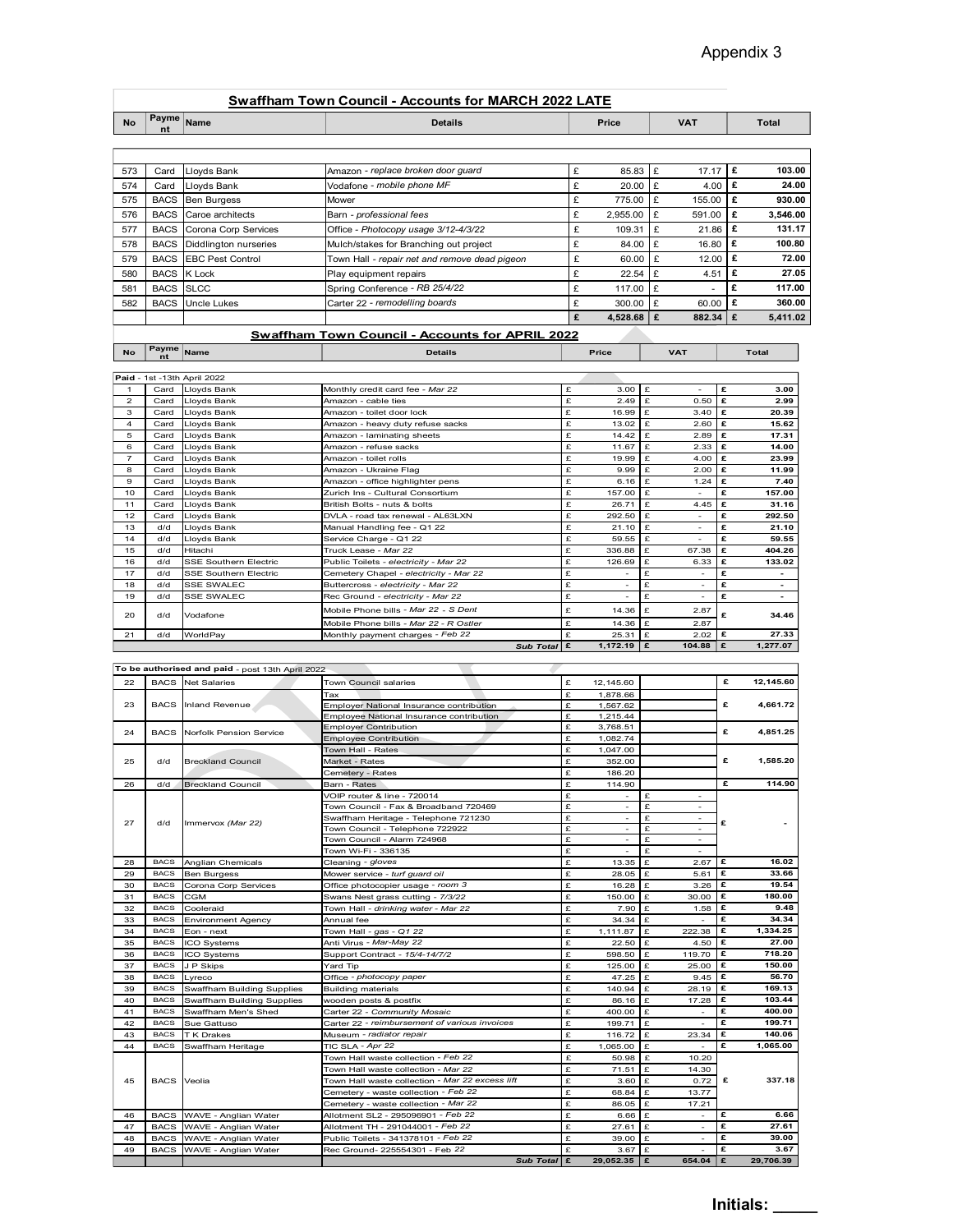|                        |             |                                                                                |                                                                                                                                  |                                       |               |                | Appendix 3, cont'd        |
|------------------------|-------------|--------------------------------------------------------------------------------|----------------------------------------------------------------------------------------------------------------------------------|---------------------------------------|---------------|----------------|---------------------------|
|                        |             |                                                                                |                                                                                                                                  |                                       |               |                |                           |
|                        |             |                                                                                |                                                                                                                                  |                                       |               |                |                           |
|                        |             |                                                                                |                                                                                                                                  |                                       |               |                |                           |
|                        |             |                                                                                |                                                                                                                                  |                                       |               |                |                           |
|                        |             | Late Bills - received after agenda issued                                      |                                                                                                                                  |                                       |               |                |                           |
| 50                     | <b>BACS</b> | Cooleraid                                                                      | Annual maintenance - Town Hall facilities                                                                                        | £                                     | 50.00         | 10.00<br>Ι£    | £<br>60.00                |
| 51                     | <b>BACS</b> | <b>Edwards Pest Control</b>                                                    | Orford Road - mole control                                                                                                       | £                                     | 150.00        | 30.00 $E$<br>£ | 180.00                    |
| 52                     | <b>BACS</b> | ICO Systems                                                                    | Remote access set up - MF                                                                                                        | £                                     | 75.00         | 15.00<br>£     | £<br>90.00                |
| 53                     | <b>BACS</b> | K Lock                                                                         | Rec Ground - play area repairs materials                                                                                         | £                                     | 5.02          | £<br>1.01      | £<br>6.03                 |
| 54                     | <b>BACS</b> | n Power                                                                        | War Memorial - electric - Jan-Mar 22                                                                                             | £                                     | 20.18         | 1.01<br>£      | £<br>21.19                |
| 55                     | <b>BACS</b> | <b>NABMA</b>                                                                   | Market - annual subscription 2022-23                                                                                             | £                                     | 384.00        | Ι£<br>$\sim$   | £<br>384.00               |
| 56                     | <b>BACS</b> | PSB Services (Norfolk) Ltd                                                     | Swaffham Consortium - pyramid project                                                                                            | £                                     | 412.51        | £<br>$\sim$    | £<br>412.51               |
| 57                     | <b>BACS</b> | Swaffham Service Centre                                                        | Truck Fuel - Mar 22                                                                                                              | £                                     | 173.44        | £<br>34.68     | £<br>272.48               |
|                        |             |                                                                                | Outside Fuel - Mar 22                                                                                                            | £                                     | 53.63         | £<br>10.73     |                           |
| 58                     |             | BACS Online Playgrounds                                                        | Rec - repair U8's play area                                                                                                      | £                                     | 175.00        | 35.00<br>£     | £<br>210.00               |
|                        |             |                                                                                |                                                                                                                                  | Total $\mathbf{\mathbf{\varepsilon}}$ | 30,551.13   £ | 791.47         | £<br>31,342.60            |
|                        |             |                                                                                |                                                                                                                                  |                                       |               |                |                           |
|                        |             |                                                                                | Summary of Income - FEBRUARY & MARCH 2022 (market rents, allotment deposits, cemetery invoices, room rentals, loan payments etc) |                                       |               |                |                           |
| 01-Feb-22              |             | Cash & Cheques taken over the counter                                          |                                                                                                                                  |                                       |               |                | £<br>182.30               |
| 08-Feb-22              |             | Cash & Cheques taken over the counter                                          |                                                                                                                                  |                                       |               |                | £<br>7,419.87             |
| 15-Feb-22              |             | Cash & Cheques taken over the counter                                          |                                                                                                                                  |                                       |               |                | £<br>233.22               |
| 22-Feb-22<br>01-Mar-22 |             | Cash & Cheques taken over the counter<br>Cash & Cheques taken over the counter |                                                                                                                                  |                                       |               |                | £<br>65.00<br>£<br>145.00 |

|                   |             |                                          |                                                                                                                                  | .             | $\sim$    | £   |            |
|-------------------|-------------|------------------------------------------|----------------------------------------------------------------------------------------------------------------------------------|---------------|-----------|-----|------------|
| 57                | <b>BACS</b> | Swaffham Service Centre                  | Outside Fuel - Mar 22                                                                                                            | $53.63$ £     | 10.73     |     | 272.48     |
| 58                | <b>BACS</b> | Online Playgrounds                       | Rec - repair U8's play area                                                                                                      | $175.00$ £    | 35.00 $E$ |     | 210.00     |
|                   |             |                                          | Total £                                                                                                                          | $30,551.13$ E | 791.47    | l £ | 31,342.60  |
|                   |             |                                          |                                                                                                                                  |               |           |     |            |
|                   |             |                                          | Summary of Income - FEBRUARY & MARCH 2022 (market rents, allotment deposits, cemetery invoices, room rentals, loan payments etc) |               |           |     |            |
| 01-Feb-22         |             | Cash & Cheques taken over the counter    |                                                                                                                                  |               |           |     | 182.30     |
| 08-Feb-22         |             | Cash & Cheques taken over the counter    |                                                                                                                                  |               |           |     | 7,419.87   |
| 15-Feb-22         |             | Cash & Cheques taken over the counter    |                                                                                                                                  |               |           |     | 233.22     |
| 22-Feb-22         |             | Cash & Cheques taken over the counter    |                                                                                                                                  |               |           |     | 65.00      |
| 01-Mar-22         |             | Cash & Cheques taken over the counter    |                                                                                                                                  |               |           |     | 145.00     |
| 08-Mar-22         |             | Cash & Cheques taken over the counter    |                                                                                                                                  |               |           |     | 112.50     |
| 15-Mar-22         |             | Cash & Cheques taken over the counter    |                                                                                                                                  |               |           |     | 164.36     |
| 22-Mar-22         |             | Cash & Cheques taken over the counter    |                                                                                                                                  |               |           |     | 4,218.22   |
| 29-Mar-22         |             | Cash & Cheques taken over the counter    |                                                                                                                                  |               |           |     | 102.51     |
| <b>Total BACS</b> |             |                                          | Income from BACS & Card payment - Feb 22 - incl. PWLB £324,886.25                                                                |               |           | £   | 329,399.71 |
| <b>Total BACS</b> |             | Income from BACS & Card payment - Mar 22 |                                                                                                                                  |               |           |     | 5,577.21   |
|                   |             |                                          | <b>TOTAL</b>                                                                                                                     |               |           | £   | 347,619.90 |
|                   |             |                                          |                                                                                                                                  |               |           |     |            |
|                   |             | Items of expenditure to be reclaimed     |                                                                                                                                  |               |           |     |            |

| Items of expenditure to be reclaimed |                                    |                |             |                  |        |
|--------------------------------------|------------------------------------|----------------|-------------|------------------|--------|
| Watton TC                            | Mobile reclaim - Feb 22            |                | $14.36$ $E$ | $2.87$   £       | 17.23  |
| Watton TC                            | Mobile reclaim - Mar 22            |                | $14.36$ $E$ | 2.87             | 17.23  |
| Museum                               | Museum - Telephone 721230 - Feb 22 |                | $47.17$ E   | $9.43 \text{ E}$ | 56.60  |
| Museum                               | Museum - Telephone 721230 - Mar 22 |                | $47.17$ E   | $9.43 \mid f$    | 56.60  |
| Sues News                            | Electricity Feb 22                 |                | $85.84$ $E$ | 4.29 $E$         | 90.13  |
| Sues News                            | Electricity Mar 22                 |                | $63.89$ $E$ | $3.19$ $E$       | 67.08  |
|                                      |                                    | <b>TOTAL</b> E | 272.79 $E$  | $32.08$ f        | 304.87 |